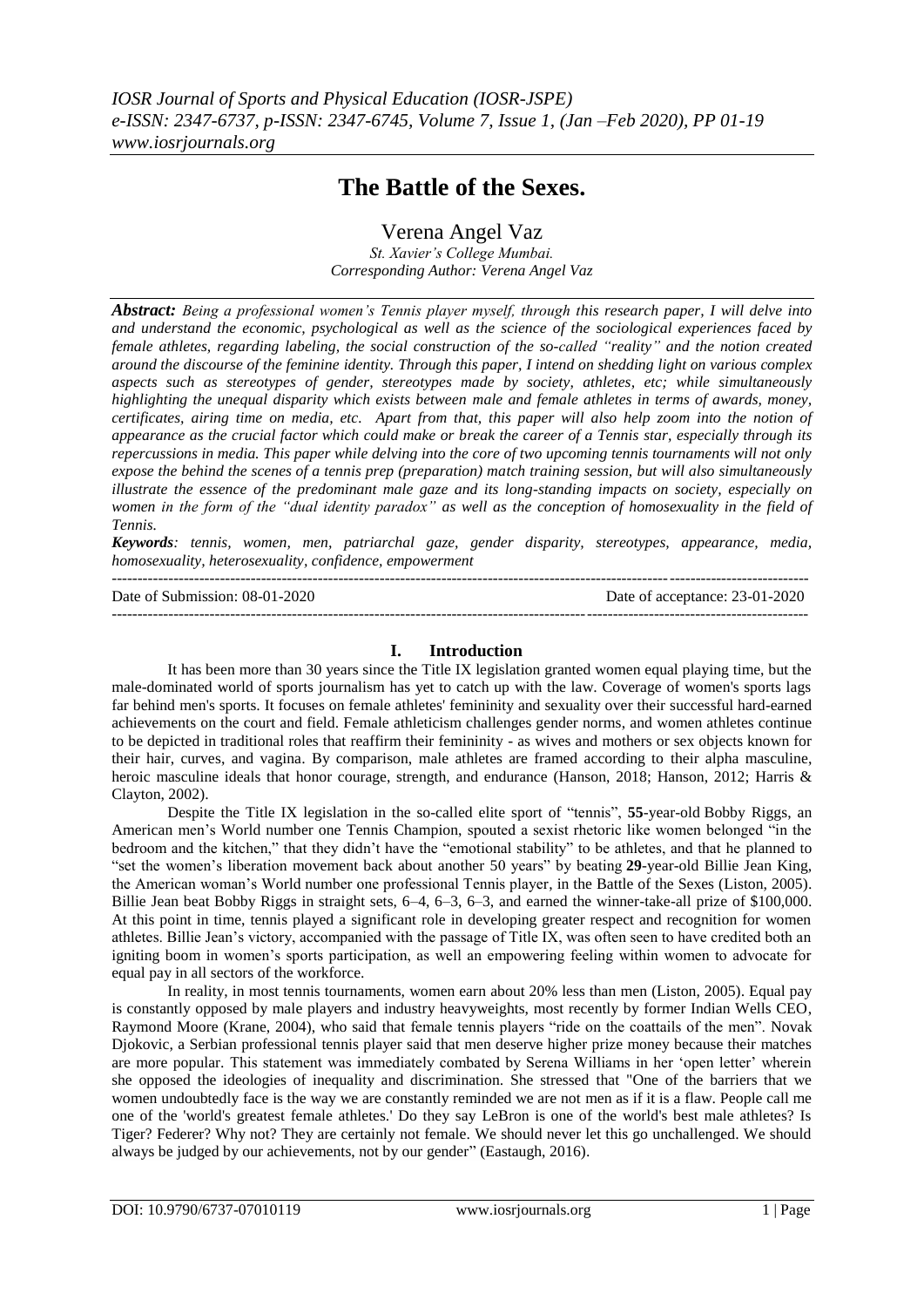There has been a remarkable progress in the field of sports. Women athletes today have still looked at women sports stars from a gaze of being 'objects'. Thus, the efforts put in by women essentially after all the hours of rigorous training are treated as being redundant. This is portrayed through the display of traditional stereotypes rooted in the cultural historicity of ideologies and external pressures imposed by society to perform their expected personality even though athletes. This is the main reason which gave birth to the "female/athlete" paradox‖ (Liston, 2005). This paradox has been the result of a clash of egos: the egos of masculinities and femininities in the sports field, wrapped around the ideals of hegemonic masculinity. Therefore, this sheds light on the crucial role of the male dominant hegemonic gaze. This gaze first creates opportunities through institutionalization, only to evaluate women in comparison to them, and then relishes the opportunity of calling them 'weaker', accusing them of their biological differences. This, in turn, creates what Derrida would call a binary in gender, which was used by the men to create a polarized vision of the discourse on women, to highlight the one-sided representation of women in sports issues and magazines as sexual icons rather than skilfully hardworking athletes.

Up until today, there is a binary between men and women that exist, based on their performance. The reason given for this by patriarchy is the essence of the biological discourse, wherein men will always be considered physically dominant and superior compared to their ‗inferiorly' powered counterparts. However, in flipping the coin over and looking at it from an angle of women shaping sports according to their own values and experiences instead of men, then the woman's perspective in the creation of sports would be in the form of – for instance, the Olympic games per se: Balance, Flexibility and Endurance or Physical Excellence for Health and Humanity; instead of the resounding Citius, Altius, Fortius (faster, higher and stronger). It is thus important to shed light on the discourse of gender inequality, especially in the arena of sports.

### **A. RESEARCH QUESTIONS**

Being an athlete myself, especially an athlete who has faced the effect of the 'gender binaries' moved and motivated me into exploring the different avenues and extent to which women have to tailor make suits for themselves to ‗fit' in a male-dominated field and then adhere to the norms set by patriarchy. This drove me into choosing ‗women in the field of sports' as a key element which I would like to delve further into through the discourse of this research paper. Through the course of this paper, I will also like to focus my attention into understanding the true disparity which is rooted in the binary creation of men and women and which has penetrated into the essence which has helped shape 'physically challenging' sports.

- Traditional stereotypes rooted in women sports because of the Gramscian hegemonic masculine discourse backed by the male patriarchal gaze.
- The portrayal of women as 'objects' rather than respect for them as athletes.
- The notions built around the fact that women need to fulfill the domestic roles that patriarchy has set for them instead of them exploring and delving into the sports found in the external public sphere.

#### **B. ORGANISATION OF CHAPTERS IN THE REVIEW OF LITERATURE:**

In **chapter one,** I will explore the creation of the gender stereotypes and how their stigmatic gaze has had powerful impacts especially on the iconography of women in the domain of the sporting culture as well as how this historicity has molded the  $21<sup>st</sup>$  century today.

In **chapter two,** I will navigate my way into discovering and exploring the binaries created, which distinguish men and women in sports based on their sexuality, physicality, and body image, through the dominant hegemonic patriarchal gaze.

Lastly, in **chapter three,** I will paint a picture of the information drawn out by me in my quest to explore the pervasive patriarchal ideologies rooted in the construction of the 'gender divide' in the sporting culture.

Through this paper, I shall throw light on the notion that – for women to enter the sporting arena, they internalize that they are first going to be treated as inferior, as well as that they might bear verbal, mental or emotional abuse which furthers the belief that they are the weaker sex – which I would disprove using previous discourse from the field of 'Gender Studies'.

### **II. Literature Review**

The discourse of gender studies is an encapsulating genre in sociology which helps encompass several crucially vital issues faced by women, thus this medium provides useful in helping me explore literature on numerous issues in women's sporting culture. The coverage of themes undertaken through the discourse of women's studies illustrates the tennis paradox on one hand and the socio-cultural paradigm aided with the economic politics dominating the sporting worlds.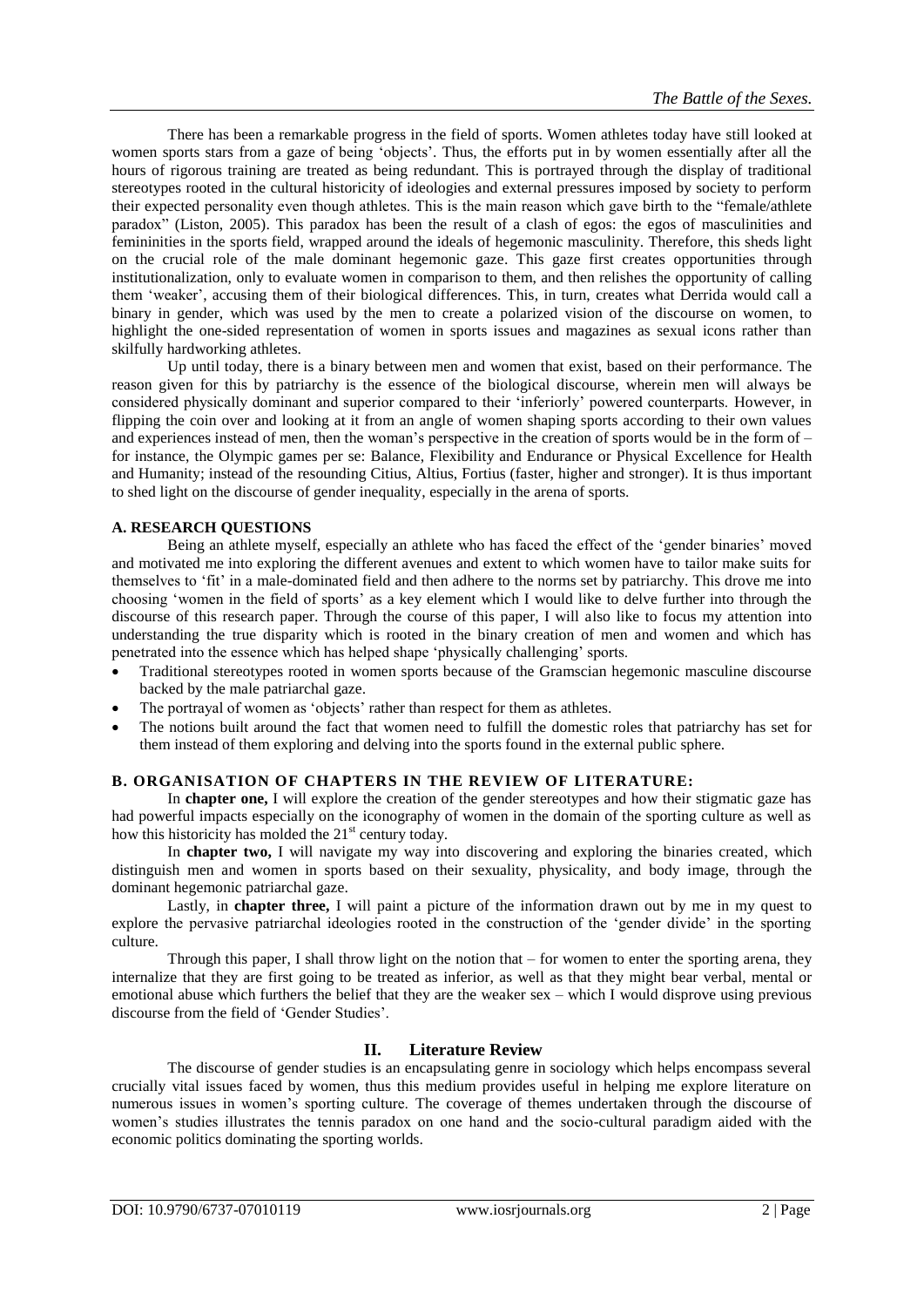### **2.1.1. Stereotyped!**

Anthropologist Kathleen Gough, who was trained in the heyday of British structural functionalism, argued that during the hunting-gathering phase, work was segregated and allocated in such a way wherein men being the "stronger and more powerful species" took up the challenging work of hunting and bringing the "food" for the family (Gough, 2007). While on the other hand, the women since they were the "caretakers – the reproductive species" of the family, they were abstained from hunting for safety purposes but were allowed to gather insects, roots, bulbs, fruits, etc. Therefore the early history of sports often involved the preparation and training for skills in war or hunting (Liston, 2005). Hence there were sports and games that involved the throwing of stakes, spears, and rocks, and of course lots of play-fighting. During the late Mesolithic period, man began the process of cultivation and agriculture. Due to this, man had to settle in one place in order to reap the benefits of his hard labor. Since man was very used to an active and energetic life, he felt the innate desire to participate or watch warfare and fights especially for survival. Thus, Ancient Greece was the first to introduce formal sports, with the first [Olympic Games](https://www.thoughtco.com/history-of-the-olympics-1779619) in 776 BC, which included sports such as human and chariot races, wrestling, jumping, disk, and javelin throwing.

The use of the biological connotation that men use to tokenize the implication that they are more naturally dominant in the sports field has through the patriarchal gaze justified and normalized the fact that the disempowerment of women within the sporting culture is a sheer must. This was illustrated in the 'Difference Theory' argued by the developmental psychologist, Christine Howe (Howe, 2010). Society expects man and woman to adopt, believe in, and practice specific gender roles and stereotypes, which have been established since ages. From birth itself, individuals are bombarded with several gender stereotypes. Once a newborn baby's sex is revealed, they are dressed in either blue or pink, given gifts of trucks and soldiers, or dolls and stuffed toys, and referred to as strong and alert, or soft and delicate (Malszecki and Cavar, 2005, p.161; Zimmerman and Reaville, 1998, p.41). In the occidental world, males are expected to be strong, independent, muscular and athletic, whereas females are expected to be silent, obedient, attractive, petite, delicate and loving. Society demands complete conformity to the enforced gender order.

According to the German Philosopher Friedrich Engels, when these pre-existing gender norms are violated, it is common for "labeling" to take place (such as lesbian), questions to be asked ("Are you sure that is not a boy in the net?"), and people to be ridiculed and mocked ("a girl playing football – what a butch").

While "traditional" gender stereotypes have more or less remained constant over the past few centuries, they have also been challenged and confronted by many feminist and women activists today. One specific area of focus, in which traditional gender stereotypes have been evaluated and analyzed, is in sports and physical activities. Comparing traditional female gender stereotypes with those of the 21<sup>st</sup>-century women in sports, it is clear that today women are progressing in the field of sports, due to their sheer determination and steadfast confidence nurtured through their self-belief. Their ability to challenge sexist barriers and restrictive notions about women's physical appearance, athletic ability, and participation in sports, is evident through their increased involvement in sports (Liston, 2010).

The sports paradox would shed light on the fact that the distribution of women in sports is hidden by an alarming dark truth of a lack of appreciation given to them. Their sacrifices, the hard work and several hours of practice are in vain. There is a traditional as well as a cultural historicity shaping the painfully harmful stereotypes and social pleasures of women in sports – to perform their duality of being delicate women to perform their gender role versus their role as fit and athletic athletes (Eastaugh, 2016). This deploys the role of the male gaze in the gender hierarchy triangular pyramid (Liston, 2005), wherein the tip can never be overthrown by the base of the pyramid; having the so-called super power of playing with the position of women in society through manipulation and mind games created in the sporting culture. This would not only dissuade women in sports but would also subordinate them by not purposely giving them their due credit.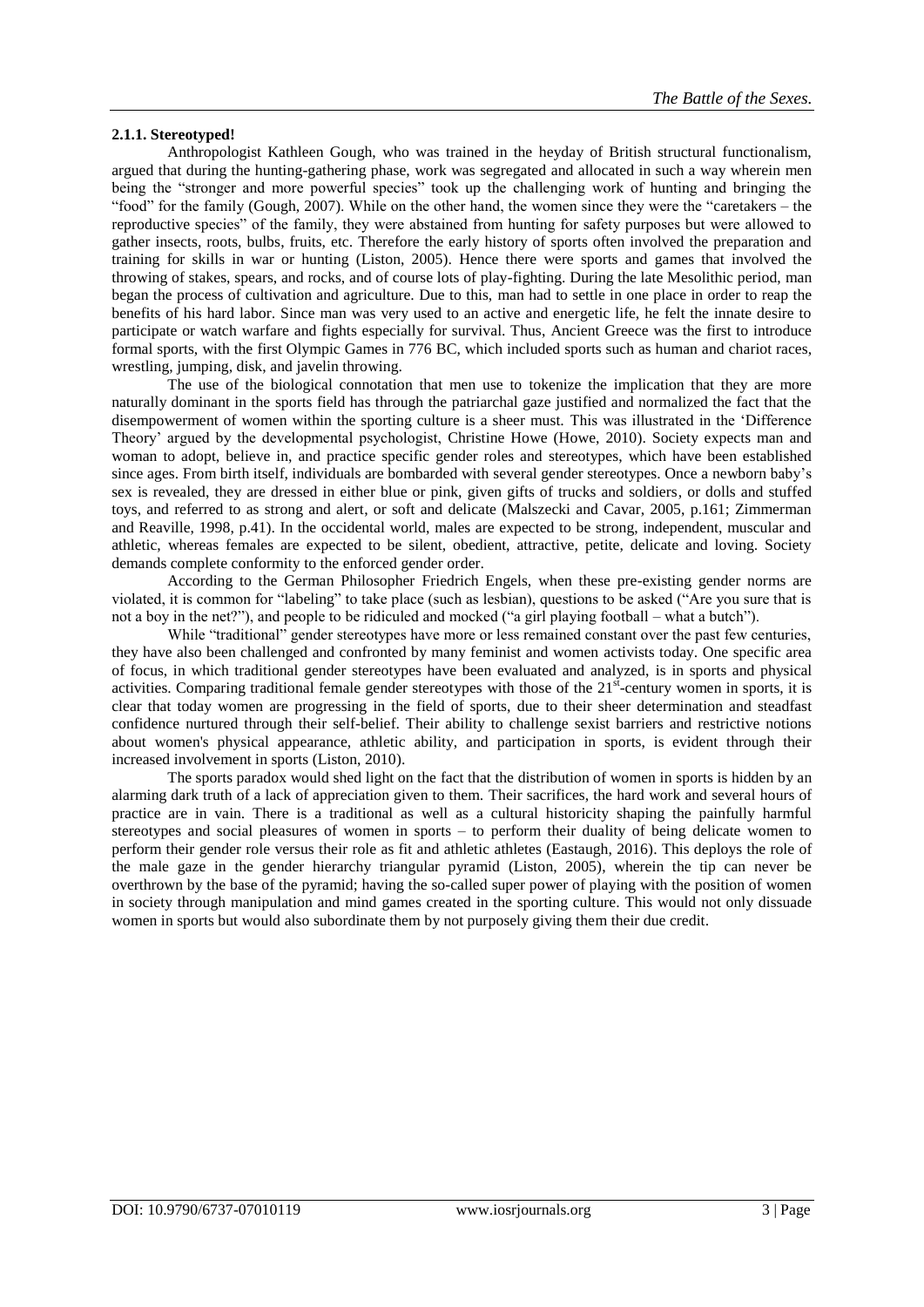

**Fig: 2.1.1 Gender hierarchy illustrated through a triangular pyramid structure**.

# **2.2.1. Self Image**

The way in which people look at you in society shapes the image that one created about them. In other words, individuals develop their concept of 'self' by observing how they are perceived by others; and this concept of the 'looking-glass self' was developed by Cooley (Sparling, 2017). According to Mead, from childhood itself, through socialization, we interact with others who in turn through their interaction back with us shape the way in which we look at ourselves (Mead, 1999). This then in later stages of our lives leads us into having to enact certain performances that society has already predetermined for us. At this time the life that a woman especially has to enact in the domain of a sports field, is what Goffman would label as her backstage because this was an enactment of her sheer self-determination (Goffman, 2000). Sadly, men make women athletes using the sporting culture as a marker of themselves exhibit the front stage performance into a front stage performance that is a staged role she is performing for an audience to witness and objectify her for.

Pricilla Choi drew on the notion of self-image for both sexes to have a stark difference wherein society will not be willing to buy into the perspective of some genders kindling within them both crucial characteristics (Choi, 2002). The society finds it difficult and alarming to see women as strong and muscular, as they have been perceived as the weaker and disempowered sex, a sex to be dominated and exploited in the words of Walby (Walby, 2005). Pollert argues that women are criticized by society especially when they are in sports, as they are not perceived to be following the fixed gender – sex roles, in not performing their beauty norms or other roles that deem them as feminine, predominantly those roles imposed upon them by the patriarchy (Pollert, 2014). Women face a dilemma in the field of sports due to the societal pressures, such as peer pressure or the hegemonic male governmental pressures in the form of a lack of promising futures or benefits of any sort. These pressures manifest while playing singular, elite, non-team sports, which discourages and disempowers women from participating in sports, as well as robs them of their pride in being physically active.

According to the study carried out by Miller on the leading causes for the role conflict in gender, it has been investigated that the sporting culture all over the world has arranged special privileges only for men. This places women on the back burner, thus allowing only men to emerge triumphant (Miller, 2012). This historicity has created a myth around the fact that sports is instrumental in institutionalising certain dominant as well as superior ideals into men such as competitiveness and achievements thereby incorporating this and making it the most crucial aspect of their masculine role identity. Due to this prominent belief, many Marxist feminists would argue that women are considered to be the by-products' of men in an capitalist-dominated society, which exhibits the same characteristics as a Tennis sporting society (Liston, 2005). Thus, this shows that through the male gaze, the notion of women tennis players being the by-products of their more superior binaries, that is, the male tennis players will be deemed fair. This is a crucial element which leads to the dilemma that every woman athlete faces today, that is: should they follow their hearts and work on their body fitness regime or if they should give into the desire of society that women appear only as beautiful objects, over their choice to empower themselves.

According to Espnes, studies have always glorified boys as well as men as the sex which is more dominant and superior and thus powerful heroes (Espnes, 2000). The lens of patriarchy looks at its own achievements, culminating in the achievement of patriarchy, as well as the ways of strategizing the 'other exotic sex as being weaker that they fail to see the HER in HERoes, a label that they usually use to distinguish themselves'. In the words of Ellsworth, this notion has also penetrated the way in which children and adolescents behave and perceive each other (Ellsworth, 1990). This has institutionalized a drop in the selfconfidence of girls empowering themselves in the sporting culture.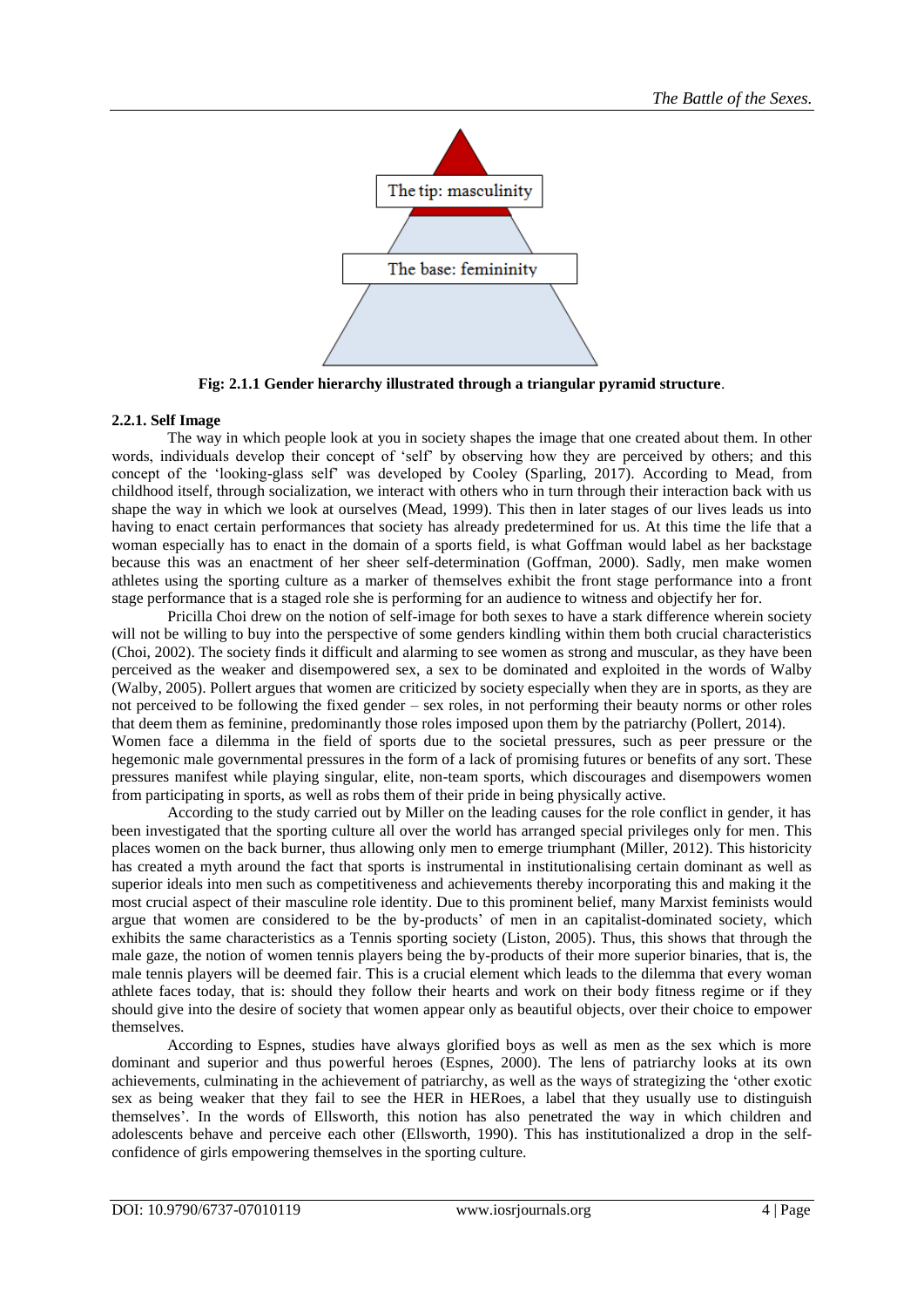Sports sociology has for the longest time defined sports as something that helps people perceive themselves as stronger, more powerful, allows one to empower themselves as well as allows one to live the true essence of physical activities (Eastaugh, 2016). However, all the values that sports offer are reaped by male athletes. They do not see women as fit to indulge in the adrenaline rush that the sports field offers. The reason provided by patriarchy for denying females their right to live (i.e. live and survive in the sporting culture) draws back to the Bible, in Genesis, where it is mentioned that God first made man and from the flesh of man, the woman was created (Liston, 2005). This notion over centuries has percolated in the ideas and ideologies of man birthing the concept of gender inequality which we see today – which is ever so prominent in the sports world.

Playing a skilled sport of tennis is like a super power, because it not only allows one to connect with their body and demonstrate their physical powers, but it also allows one to illustrate mental strength. Women constantly face villainization of self-image and character through the lens of the media, shot by a male professional, with the attempt to dishonor her in the most scarring, painful way to objectify her.

This disparity from a positive angle sheds light on the fact that women athletes who choose to put themselves first, regardless of the societal pressures they have had to face, shows their strong willpower. This could be termed as being 'hegemonic' in the true Gramscian sense of the word, in enabling the weaponizing of their ideas through the power of their self-confidence (Gramsci, 1998). This encapsulates the notion that strength in the domain of sport, leaps beyond the notion of women being just physically fit; it adds psychological and physical strength, thereby empowering her well-being.

### **2.2.2. Are looks important?**

Looks have different connotations to sports stars and to a lay man. To sports stars, the body of a woman is construed as attractive if they are well toned and have lean muscles, while on the other hand the lay man through the dominant male perspective, has constructed the notion that a woman to look good and appeal to their standards of attractiveness, has to be thin and skinny (Liston, 2010). The need to meet this standard of 'thin and skinny' and fit into the male 'attention-seeking' spectrum causes women take drastic steps to lose weight. These practices are seen among adolescent girls, in which they submit themselves into consuming extreme diets like the military ice diet, which deprives them of nutrients and proteins; making them physically vulnerable or weak (Daniel, 2012).

The implications of what women should actually look like are seen on the cover pages of several women's magazines that are read across all cultures. These magazines throw light on the measurements of the ideal woman's body (objectifying her on the bases of body built and height) as well as depicting her as having flawless fair skin with perfect lips, a mesmerizing hairstyle and without bodily hair (Harris, 1999). This has also created a culture of body shaming, which in Elias's works would be termed as process of civilization, wherein people are shamed into believing that they do not fit into the structure and thus 'civilise' themselves (in this case, to look a certain way) according to the patriarchal gaze, to fit in.

When athletes are bulkier than the 'ideal bodyline deemed required', they are shamed. This shaming is not only done by men but is sometimes instigated by women. This draws on the notion that in society, the athletes in the field of sports face subjugation for being in a male-dominated sport as well as by women who shame other women on the bases of size. This goes back to the main argument that women are not acknowledged for their skill in the sport, but are nitpicked on the details that surround the core of the sport at which they excel.

Branding campaigns are carried out by top brands such as Wilson, Head, Yonex, Babolat, Nike, ProKennex, Skechers, etc., in their socio-cultural agenda endorsed through their campaigns of 'being strong', ‗never giving up', ‗ACING the game with LOVE'; which have subtly sold the notion of ideal beauty standards through the representation of the women chosen in these advertisements, which abide with the beauty myth.

The beauty myth, used to evaluate all genders, illustrates that if women become too strong or are perceived as stronger than men, then they will have too much 'power' over men. This would extend to the domain of looks, in which the gender binary would not be able to maintain and preserve their stark difference, thus hampering the established status quo. Thus, the woman is discouraged from becoming more powerful, as a society will not be able to control her strength in the future. On the other hand, women are not allowed to seek satisfaction based on their body images, because this is the only way the leisure market is fuelling themselves – in first shaming the woman into believing something and secondly, in establishing a whole market around the selling of the 'solution' to the criteria which ridiculed her in the first place itself (Liston, 2010). This is seen mainly in the consumption of weight loss tablets, diet pills, nutrition supplements such as whey, ProteinX, etc.

An intake of supplementary diets or weight loss pills or even extreme diets all lead to a decrease in health, thus increasing the risk of severe or fatal injuries or even low-performance rates while training. It is crucial to eat well when offseason, that is while training, as most of the calories, are burnt off in the vigorous strenuous sessions that one puts themselves through, especially through the medium of the sport they have grown up playing, but on the other hand, if people choose not to eat well or opt for an 'anorexic' diet, (Fig.: 2.2.2) they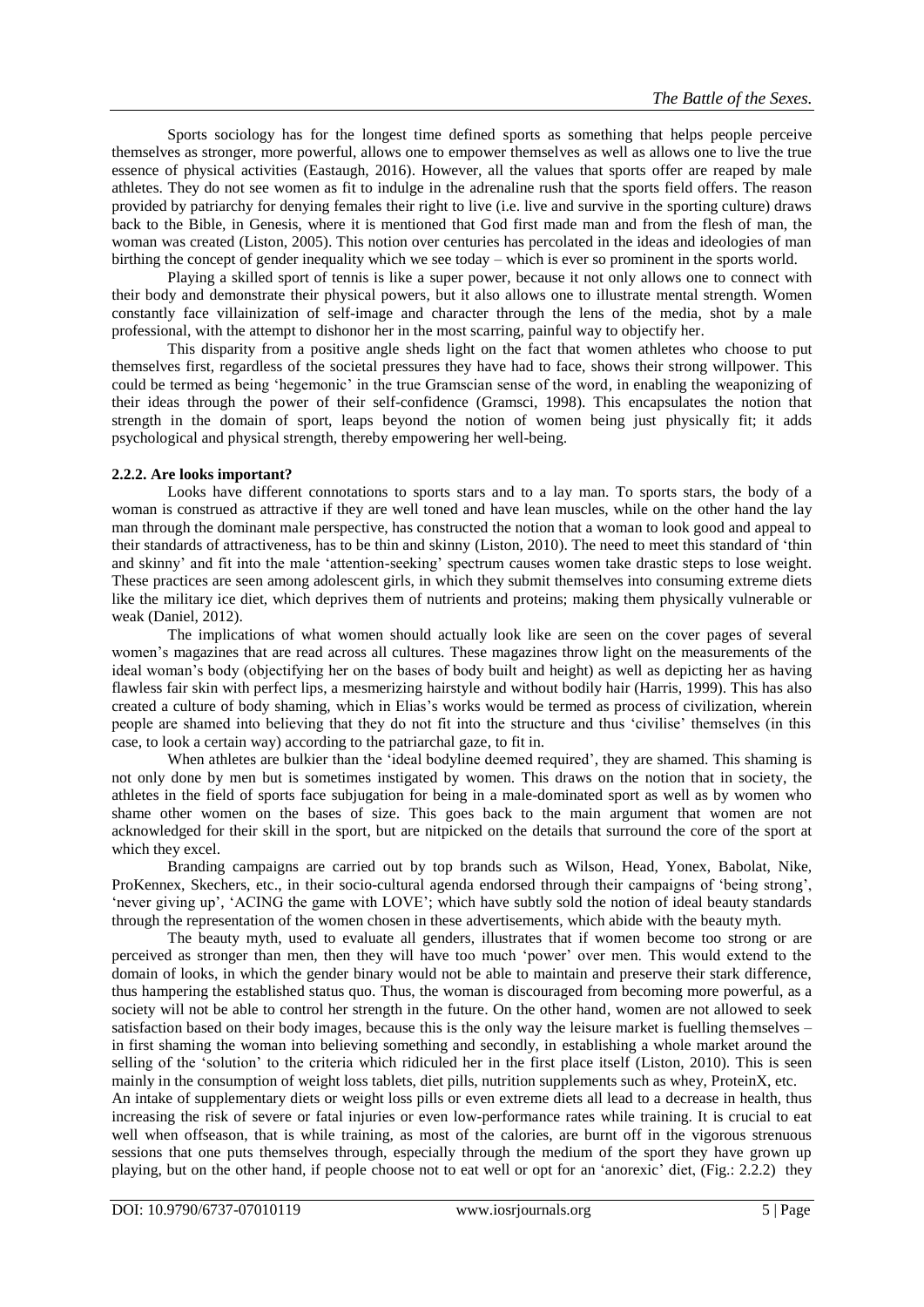could be laid out in bed due to a fracture or a bad sprain or any other injury that would discourage them from playing an important match per se.



Therefore, the idea of being strong and fit physically is challenged by the beauty norms established through the dominant hegemonic male gaze. As a result, the chances of women or female athletes opting out or dropping out of the 'Game' increases drastically, like this for them challenges their existence as a woman or a muscular object that is eventually objectified through the male gaze.

#### **2.2.3. Media and Sport**

Nathalie Koivula, drawing from the discourse of socio-psychology, talks about gender stereotyping in the field of media, which occupies the minds of the spectators watching the match and conditions their thoughts about women (Liston, 2005). The sports media is also enlightening, in this regard. It provides us with an indepth understanding of cultural norms and unwritten rules in the genre of tennis, which sheds light on the hierarchy of gender and the representation of the existing binaries percolating in the essence of the raw sporting culture, which is ever so slightly backed with the notion of caste outlining the hierarchy (Eastaugh, 2016). The sports media uses the tactic of exploration to portray the mainstream gender-appropriate behavior rested in the sporting culture. The present study examined samples of televised sports in Sweden during 1995/96 (1,470 minutes), with a follow-up examination in 1999 (528 minutes). The results indicated gender differences regarding quantity and type of coverage. For example, less than 10% of the total examined sports news time was covered by female athletes, and less than 2% of the time was used to cover women athletes in sports categorized as masculine (seen in fig.2.2.3.a.). It has been observed that televised media sports coverage reinforces the construction of divisions along lines of gender, which reproduces traditional expectations regarding femininity and masculinity. (Harris & Clayton, 2002)



**Fig.:2.2.3.: Coverage of female athletes in sports news** (Liston, 2005)**.**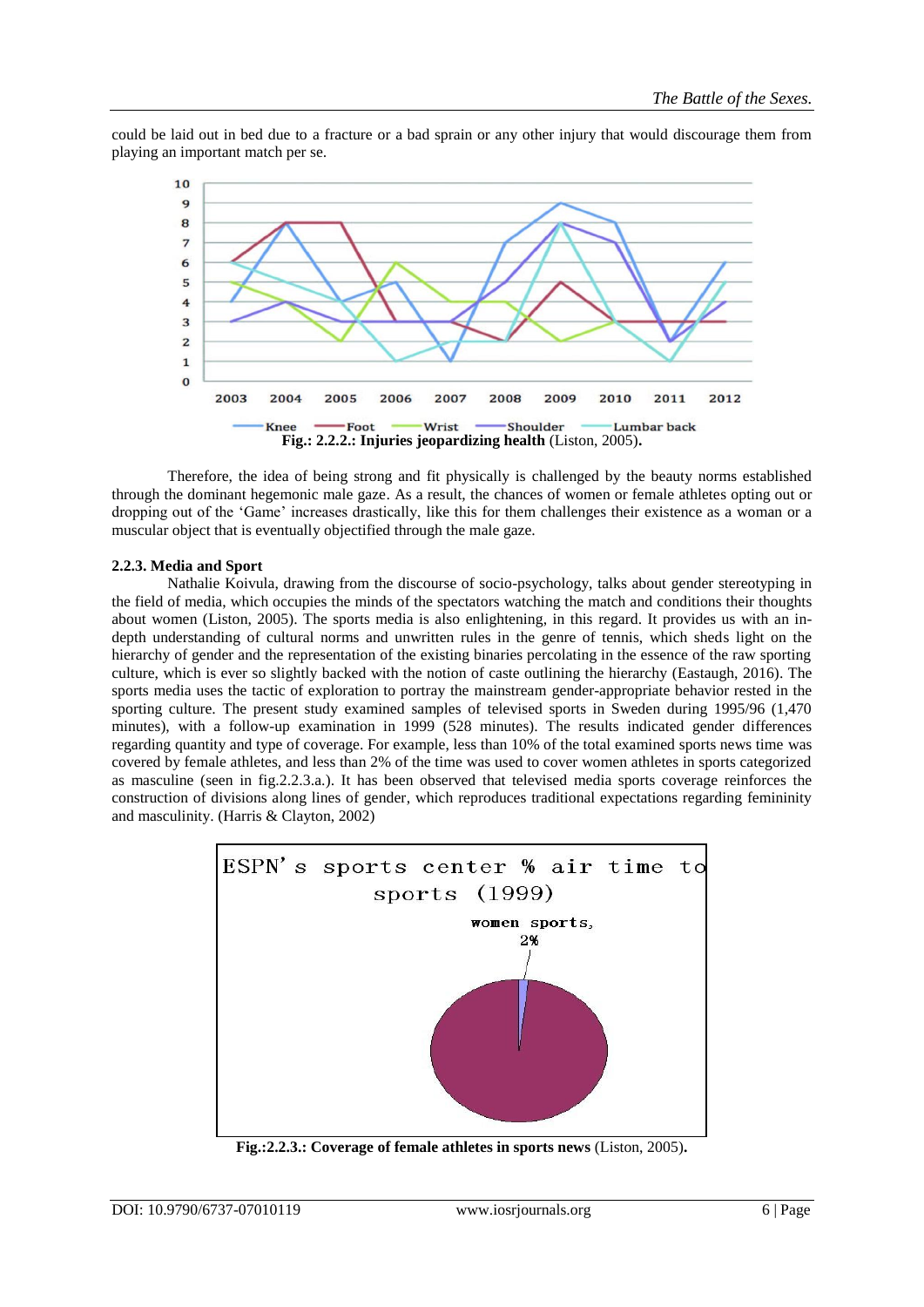The portrayal of women is done through the male gaze which is different from the portrayal of the male image. This can be understood by using the lens of the core and peripheral. The core, in this case, will be the men and the women athletes will be at the peripheral. The sport of tennis is perceived from the perspective of the core, which is the male gaze on any situation, which reaps the 'glamour' of the sports world while depriving the peripheral of the lavish treatment they could get. Women athletes are sometimes treated as erotic in the representations by the media, as objects meant to excite men. The media has enabled the sabotaging of the essence of sports by playing the biggest mind game through its manifestation, using its super power of hegemonic control (Harris & Clayton, 2002).

The media cashed in on the manufacturing of sports gear to create erotic images that would not only pay women off for their 'services' in the photo shoot but would also set a tone for their objectification to be legal (Liston, 2010). Lenskyj draws in the notion that the media survives and sustains itself through the strategic idea of selling sex to women as a way in which they can reclaim their femininity in the sporting culture (Lenskyj, 2000). This proves to some extent that patriarchy and the media go hand and glove in the subjugation of the women athletes. In this manner, the victory of only one of the two sexes in the match of power control is achieved, which self-validates a superior male identity at the cost of objectifying women and their sexuality.

The convincing argument of the male trait being the ideal trait has also manifested in the sport of tennis. The Sun, a news tabloid, portrayed world No. 1, Pete Sampras, in a breathtaking photograph depicting him in the motion of one of his best service shots ever. The tagline inscribed along with the photograph was ‗Smasher . . . Sampras turns on his Centre Court power' (Harris & Clayton, 2002). Another action-shot of a male player, this time British No. 2 Greg Rusedski, states that ‗Greg puts all his concentration in this volley', highlighting the sheer determination in his eyes along the focus and control applied in this nail-biting game, which his team eventually won. (Harris & Clayton, 2002)

Conversely, a tagline for a well-strategized picture of Anna Kournikova sitting at the side of the court, drinking from a water bottle was labeled as 'Sitting pretty . . . Kournikova takes a breather' (Harris & Clayton, 2002). Kournikova is thus used as a token image which is marketed as the epitome of a woman in the sport being weaker as compared to her male counterpart, who is portrayed as more successful than her through the lens of a camera. Five pictures were taken of this tennis star, of which only one was a representation of her in the match, which was printed without a caption. This draws attention to the fact that the phraseology is used to convey powerful socio-cultural messages that are used to jargonize and enliven a photo.

Bryson suggests that all cultural messages about sporting culture celebrates the dominant, but neglects the essence of the 'other' (Liston, 2005). Both the Sun and the Mirror are guilty of emphasizing sporting attributes, such as power, skill, and determination in male athletes while overlooking the same characteristics in female athletes. As a result, women athletes often fail to gain the recognition and regard afforded to their male counterparts due to the norms set by hegemonic patriarchy. (Harris & Clayton, 2002)

#### **2.2.4. 'All about the GAME!'**

The media has been observed as leaning towards patriarchy in highlighting the characteristics of masculinity, superiority, manliness, manhood, etc. in men through their journalism. On the other hand, women are depicted using an inferior undertone, wherein the woman is seen as being meek, subservient, fragile, sensual and above all heterosexual. I would argue that to some extent this has given rise to the establishment of 'hegemonic femininity' in the domain of the sporting culture (Harris  $&$  Clayton, 2002).

The English press has used the white washing perspective to bring in the notion of the creation of the gender binary in the sporting fields. Anna Kournikova, the former Russian Tennis player, was showcased in 27 articles/photographs as a model to define 'prettiness' rather than 'activeness' (Harris & Clayton, 2002). The Sun has admitted that her athletic achievements are outweighed by her looks and carnal appeal, in 'pun-like' text -‗Who cares if she can't play tennis . . . the blonde beauty . . . puts the phwoar into Wimbledon phwoartnight' (24 June) (Harris & Clayton, 2002). There appears to be a distinction between sports related and non-sports related articles on male sports stars (both in terms of actual content and their positioning within the newspaper) (Harris & Clayton, 2002). Almost all the articles on Kournikova (both inside and outside the sports pages) focus exclusively upon her sexuality. Given the amount of attention she receives within the fold of English tabloid press, we would suggest that women's sport is very much a rat race to achieve the title of 'the prettiest' (Harris & Clayton, 2002).

Thus the tabloid media has contributed to the element of fabrication, in determining the fixed role set established due to the creation of the gender hierarchy in sports (Harris & Clayton, 2002). The essence of the indepth message illustrated by the Sun and the Mirror sing the glory of only the hegemonic alpha male thereby disregarding the existence of women from this entire notion of the sporting worlds (Harris & Clayton, 2002).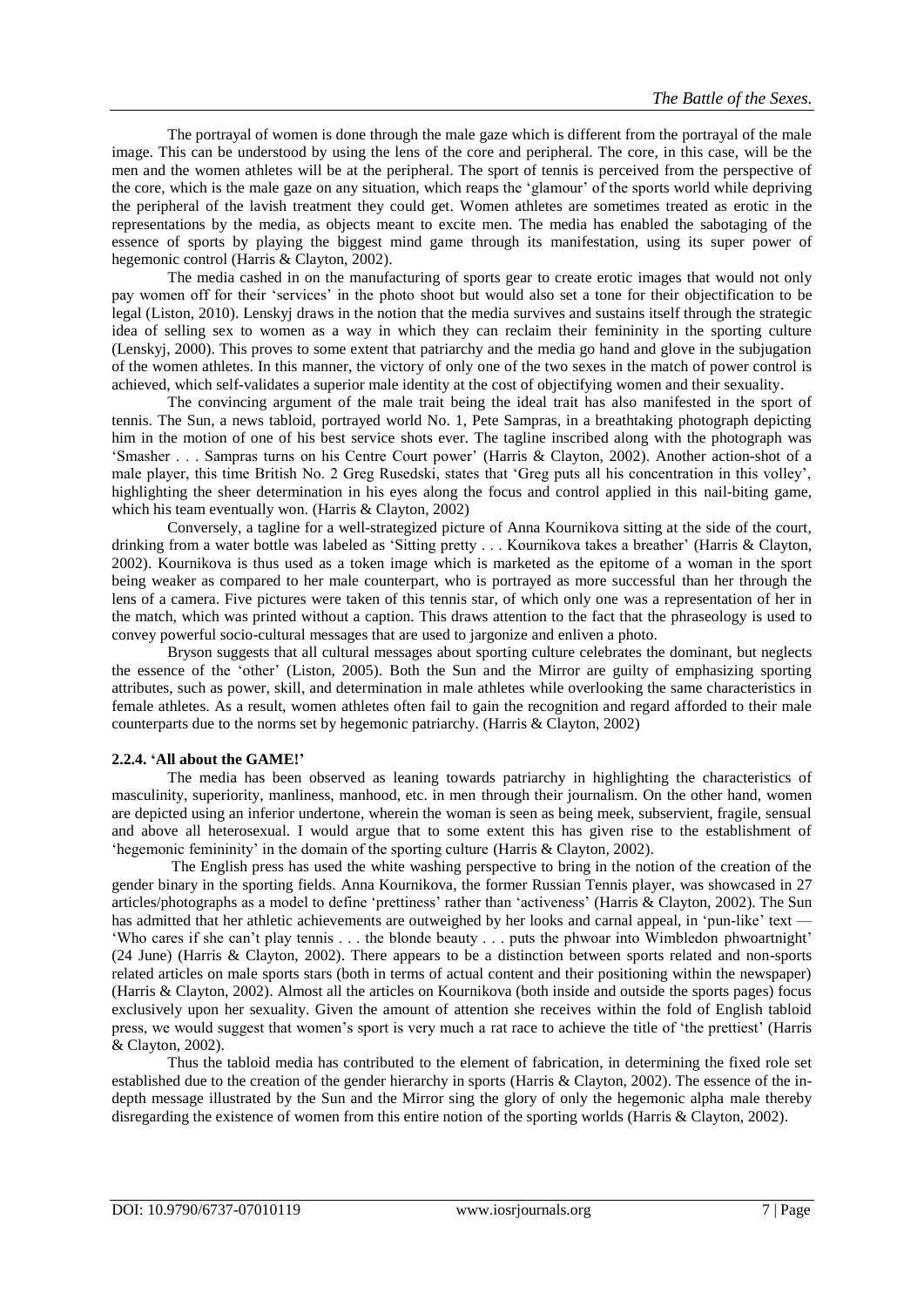Margaret Mead would argue that the term gender came into being in the early 1970s only after the term sex-roles was derived (Mead, 1980). The notion of gender being a cultural construct and that of sex being a biological construct, exist even in the sporting arena. This illustration gets translated into understanding the physical experience of both, masculinity and femininity in the genre of sports.

### **2.3.1. Sport as a Male Preserve**

Sports are indicators in the establishment of 'ideal' gender performances. Zimmerman would argue that masculinity and the way it is used as a tool for exploiting women came about as a strong super power only after the establishment of 'hegemonic masculinity' (Zimmerman, 2007). This would be understood better, by first understanding the concept of its binary emphasized femininity, wherein this form of femininity usually fuels and supports hegemonic masculinity and also portrays women as a sex to be weaker and thus demonstrates the ideals of hegemonic masculinity are just and something to be abided by (Harris & Clayton, 2002). They show respect to hegemonic masculinity by dressing to impress them, thus buying into the whole aspect of heterosexuality.

Today, sports are training women athletes to depict characteristics which are similar to the characteristics of emphasized femininity, because men in sports have been the hegemonic dominators. Thus the identity of a male athlete as well as his status (ascribed) is what actually dominates over and subordinates a woman in the sporting domain. This sheds light on the notion that society perceives women on the basis of their ascribed status (i.e. sex, gender, etc.) rather than her achieved status (achievements, goals, etc.) which should be taken into consideration at least in the  $21<sup>st</sup>$  century (Dunning, 2003). This, according to Dunning could lead to a masculinity crisis in the  $21<sup>st</sup>$  century.

The element of alpha masculinity comes into focus through the depiction of the myth of sports having the potential to make ‗Boys into Men'. To prove this masculinity, men require to physically indulge in sports to help in the transitory phase.

Masculinity in the forms of alpha or hegemonic masculinity are rooted deeply in the heart of the dominant 'white, middle-class' gaze (Harris, 2009). This version of masculinity is usually the gaze that is shaped through the power dynamics of a certain class, caste, race, etc., which are vital characteristics in selling the notion of heterosexuality.

This throws light on the creation of the concept of a gender binary. The concept binary can be traced back to the work of Levi-Strauss, who borrowed it from the work of French structuralist linguist Saussure (Strauss, 1999). Today this concept is best understood through the works of Derrida who would argue that if the man was considered to be superior in the binary then the woman would be looked at as being inferior on the same binary spectrum (Derrida, 1970). The demonstration of masculine behavior excludes or tries to maintain a distance from the performance of characteristics perceived as being less manly or more feminine, which is a perfect illustration of the binary schema.

Apart from the binary ideology, men also eschew the concept of 'biology' to determine who is male and who is female. This leads to the use of these two connotations to determine who is stronger and who is weaker in nature. This physical analogy is traced and rooted in the creation of sports since in the beginning of time.

Thus, sports have had no place for women because they have not been welcome in this domain from the start. The male gaze assumed that they were secondary to men for the reason of exploitation, and were to remain secondary without crossing their limits. These enraged women because they were not only denied privileges in the sporting arena but were also denied representation to an extent (Liston, 2005). In order to reclaim their identity in the sporting world, they used a deviant strategy of appearing to identify themselves as lesbians and thus use the tennis court or any other athletic playing field to demonstrate their lesbianism. This was a strong indicator of a rejection of the dominant hegemonic idea of 'heterosexuality'.

#### **2.3.2. Who would win the battle between 'Mannish', 'Manly' 'Amazons'?**

In the midst of a male dominating sport, strong women athletes are always seen as a threat to the supreme masculinity powers, therefore, they are labeled as "Amazons" (Liston, 2005). The notion of the term ‗Amazon' used in the sporting world implies a woman being deviant in her performance of male characteristics and ideals. In other words, this means a sports woman being portrayed as masculine in nature.

The lesbian paradigm revolutionized itself during the onset of the Radical Feminism movement, wherein the radical cultural feminist took on the initiative to draw in the notion of 'lesbianism'. The radical cultural feminist initially wanted to impose this form of feminism on all women in society but this idea was rejected by the radical libertarian feminist who said that the imposition of lesbianism by a woman would be similar to the imposition of heterosexuality by men – patriarchy (Liston, 2005). Therefore during the second wave of feminism, Tennis stars Martina Hingis and Lindsay Davenport took the tennis court to be their perfect platform for the representation of their lesbianism (Liston, 2010). Amelie Mauresmo, in the Australian Open, kissed her female partner on the tennis court after securing victory (Harris, 2012). For this strong deviant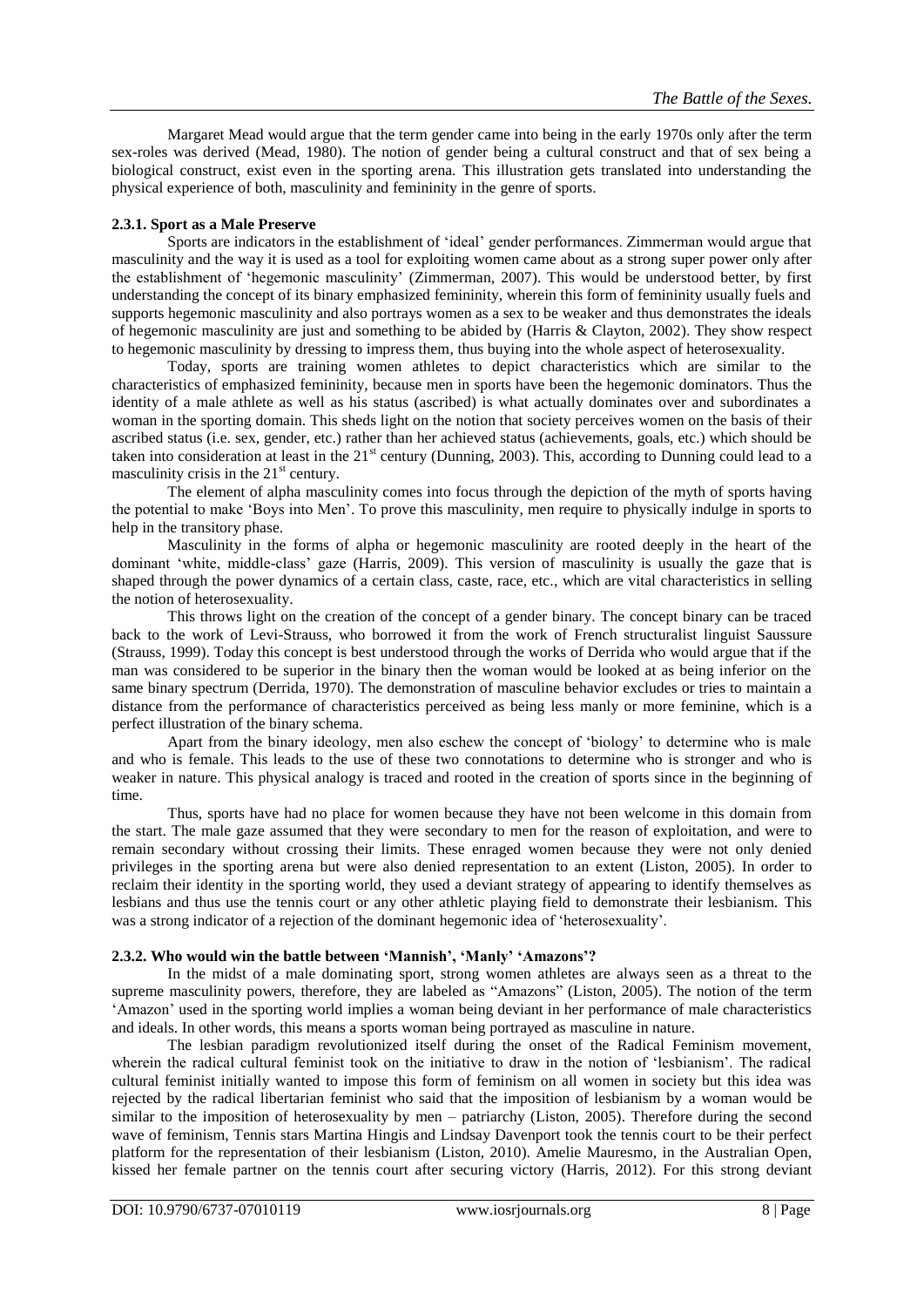behavior, the media controlled through the dominant patriarchy shunned her career and shamed her publically. However, years later in an interview, she said that even though her career was robbed from her due to her strong resistance to patriarchy, she was extremely happy that she had challenged the hegemonic male rule (Harris, 2012). Therefore, sports illustrate a very simple rule, that is, if a woman wants to take part and participate, then she needs to abide by the 'laws and rules' laid down by patriarchy to be successful.

The depiction of a woman athlete's behavior as being deviant would lead the athlete into facing negative consequences such as labeling them as being mannish, manly, etc. This highlights the notion that the manly nature of the woman is challenged, in addition to their sex. This generated the concept of 'masculine women' which was a regulation of patriarchal society to set certain norms such as religious practices, economic paradigms, socio-cultural perceptions (Liston, 2005), thus creating a revolution and taking the entire leisure element of the sporting culture by storm. This revolution came to life when the woman accepted and acknowledged that in being a lesbian in the field of sports, she had the full potential to abide by the manly characteristics imposed on her and also adopted a few more manly characteristics such as 'male desires' as lusting after women, thus in this way drawing in lesbianism as an unexpected ‗game changer' and therefore throwing in a completely new challenge to patriarchy (Liston, 2010).

To weaken the noose tied around the neck of patriarchy by the strong lesbian movement, especially in the sporting arena, the dominant male hegemony decided to understand the complexities of both the sexes. It is crucial to draw attention to the degree of sexual and social conformity expected from women players. This leads a woman into making decisions between her powerful identity versus her choice of self-esteem in the form of self- expression or sexuality, which manifests in her self-empowerment.

### **III. Methodology**

Keeping in mind the differences that are to be noted over the course of the research paper, a qualitative research design has been used. This is because a primary source provides direct or firsthand evidence about an object, person, event, or work of art compared to secondary sources that only describe, discuss, interpret, comment upon, analyze, evaluate, summarize, and process primary sources.

In this research paper, my quest is to understand more about tennis as a sport clustered around inequalities through the methodological discourse of primary sources such as an indebt interview in order to note individual opinions and study the differences that exist between tennis players at different positional and illusory levels in the sporting hierarchy.

#### **Ethical concerns:**

Most of the participant's expressed their fear towards answering questions in the primary data collection method. For their perspectives provided, they requested for a plausible deniability. In keeping with the research ethics, the contact details and the name of the participants have been treated as confidential in order to protect their identity. This elevated doubt over the data collection process, as there no verification of data possible nor was there any scope for clarifications. To circumvent this issue, along with detailed fieldnotes jotted down, only complete forms were taken into perspective for this research. This was done in order to complete the study as they fit all the requirements for the research.

In the questionnaire, a disclaimer was issued to participants that there was a possibility that their quotes would be used in the analysis. Thus, the collection of qualitative data helped in the analysis of data according to the research theme and research questions.

### **Participants**

Data collection is an extremely challenging task. Being a tennis player, the most comfort I seek is in my ‗home court' at Mandpeshwar Gymkhana, Borivali West; also known by the locals as Borivali Gymkhana. For the consolidation of data for my research project, I wanted to collect firsthand information from women who were actually focused and dedicated to the field of tennis. Thus, I began by drawing information from tennis athletes across two competitive tournaments: one was an Inter-club Tennis Tournament and the other was a Youth Tennis Championship.

Initially, when I began my fieldwork, I observed that the women tennis athletes I tried to interview were all refusing to answer my questions. This at first made me feel bad, but I realized that this might have happened because my interview location had been the Tennis court. I realized that although the location chosen by me to carry out this interview was right, the only way I would be able to get their consent to answer my questions would be by changing my approach (re-strategizing).

After mentally ideating a way to seek respondents, I felt that I could carry out the interviews without obstructing the 'playing atmosphere', by blending in. I did this by getting onto the field as this was the only way I would get interested respondents who were training intensely for their tournaments, and successfully not manipulating the data. The strategy I used for this data collection was: 'A set for an interview'. These interviews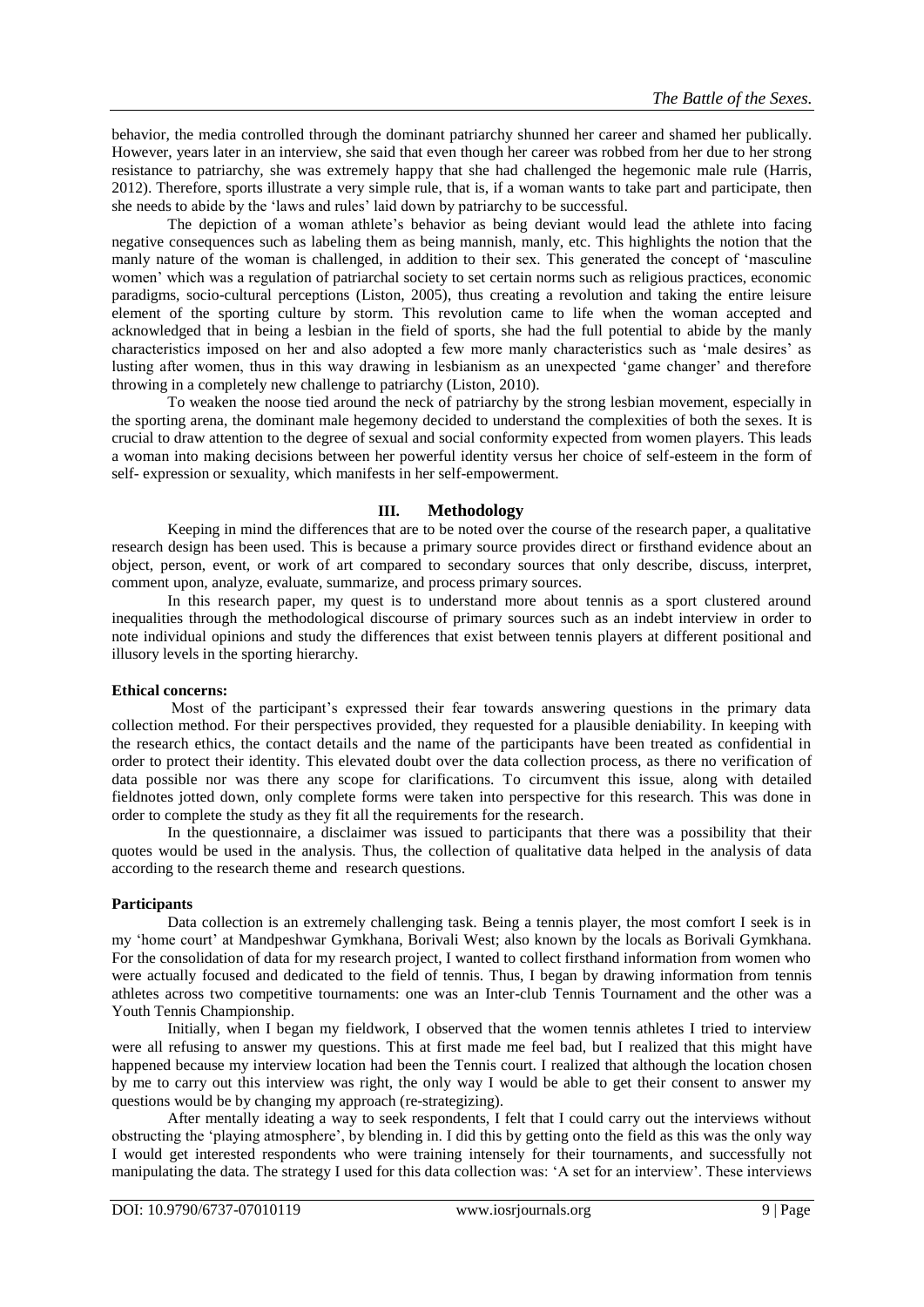were anonymous. This meant that obviously after taking their consent, I promised them that if I played a set (a number of minimum six games played to attain points) with them, they in return would fill up my questionnaire during their water break. Through the course of this 'playing' technique, I was able to conduct in-depth interviews with about 10 women athletes who were between the age group of 25-35, training for The Inter-club Tennis Tournament (ICTT) (N=10, aged 25-35 years). Through this same strategy, I was able to personally interview 15 tennis players between the age group of 18-25 who were training intensely for the Youth Tennis Championship (YTC) (N=15, aged 18-25 years).

The women Tennis players selected by me were chosen on purpose, keeping in mind key factors like age, gender, type of game (singles or doubles). I channeled my attention on a middle-aged set of physically active women. The women athletes I interviewed who were training for the Inter-club Tennis Tournament (ICTT) were completely different from the participants I interviewed who were training for the Youth Tennis Championship (YTC).

Although tennis maybe an elite sport in India, the funding in terms of the participants' investment physically as well as economically is tremendous. This is because one has to shell out a lot to buy the right gripped shoes depending on the type of court they are playing on, the right type of tennis racket as well as the grip bands for the racket in case of overuse. Apart from all the basic requirements, a tennis player has to have the economic capital to spend on good coaching. This was the information I received from a 25-year-old who had to take a break during her game (set) with me to fix the grip of her racket.

In a sport in which 'the brand determines the worth of a man', the few women who took part in the tennis tournaments all had a rich economic and cultural capital. It is sad, but true that those who don't belong to a certain class or status are cut off. If they manage to get fairly decent coaching, at the time of 'official paperwork', their career will end without taking into consideration their talent.

Among the women tennis stars who were training for the ICTT, almost half of them were training in this sport since the time they were kids. Some had taken interest in this sport after their 10th grade, while there were some who grew interested in the sport only due to the ICTT. Through the in-depth data collection, I was able to draw on the fact that two of the participants were engaged, three were recently married and three were single. Two of the married women had children between the ages of 5-7 years.

This study shed light on how key aspects of 'privilege' and 'exclusiveness' play a fundamental role in shaping and molding the behavioral characteristics of a woman tennis player. They have allocated a limited slot of time in a day which they dedicate to tennis in a day. These restrictions are mainly because they are studying, working or have to give in to the societal stereotyped responsibility of looking after the household chores. Most of them played tennis as a hobby, while some used it as a stress buster or as a leisure activity (Dionigi, 2001). Although most of them had their own financial resources to invest in the sport, they still witness a setback when it came down to traveling especially for tournaments to other states. This was either because of work, kids or even studies (their own or even their children's). While on the other hand the women participating in the YTC were still parasites in terms of economic aid as they were dependent on their families for the funding of their tennis equipment. With regards to the ICTT, the women within this age group in the field of tennis faced a dilemma between tennis as a means of 'sport' and their patriarchal 'domestic role'. This highlights the fact that within tennis played by women, a subculture is formed based on the intriguing or complex factors such as the relationship between gender and age dynamics as experienced by the participants.

Being a tennis player myself, I perceive this zone to be a space of cultural and personal practices. The understanding that each woman tennis player has is an expression of the influence of the socio-cultural norms that is demonstrated in the way in which they construct and reconstruct their identities in society. The 'power relations' prevalent in society is so detrimental especially for women that it draws in a dilemma between 'sport' and 'leisure'. However, I would argue that despite the setbacks and challenges that women, particularly of this age group in a sport like tennis, are put through, only makes them stronger and empowers them to stand up for themselves against Patriarchy. This was seen in the case of an empowered tennis icon Serena William's standing up to sexism (Eastaugh, 2016).

#### **Data Collection**

The accessibility I had to the tennis court was highly owed to my professional status I had in the field (Being the ‗insider'). The rapport I was able to establish with the women tennis players was highly based on my competence in the sport. Had I not have been as established as I was, the responses from the respondents would have been even scarcer.

The 25 people that I interviewed on-site all participated in an approximately 10-15 minute interview which involved them filling up a questionnaire that I presented to them. Each of the participants was interviewed individually. Each interview was conducted only once as there was no 'retake' carried out. The interview was constructed in a way in which it had some MCQs and some open-ended questions. This allowed the questionnaire to be short and not time-consuming, while adopting a mixed methods approach to triangulate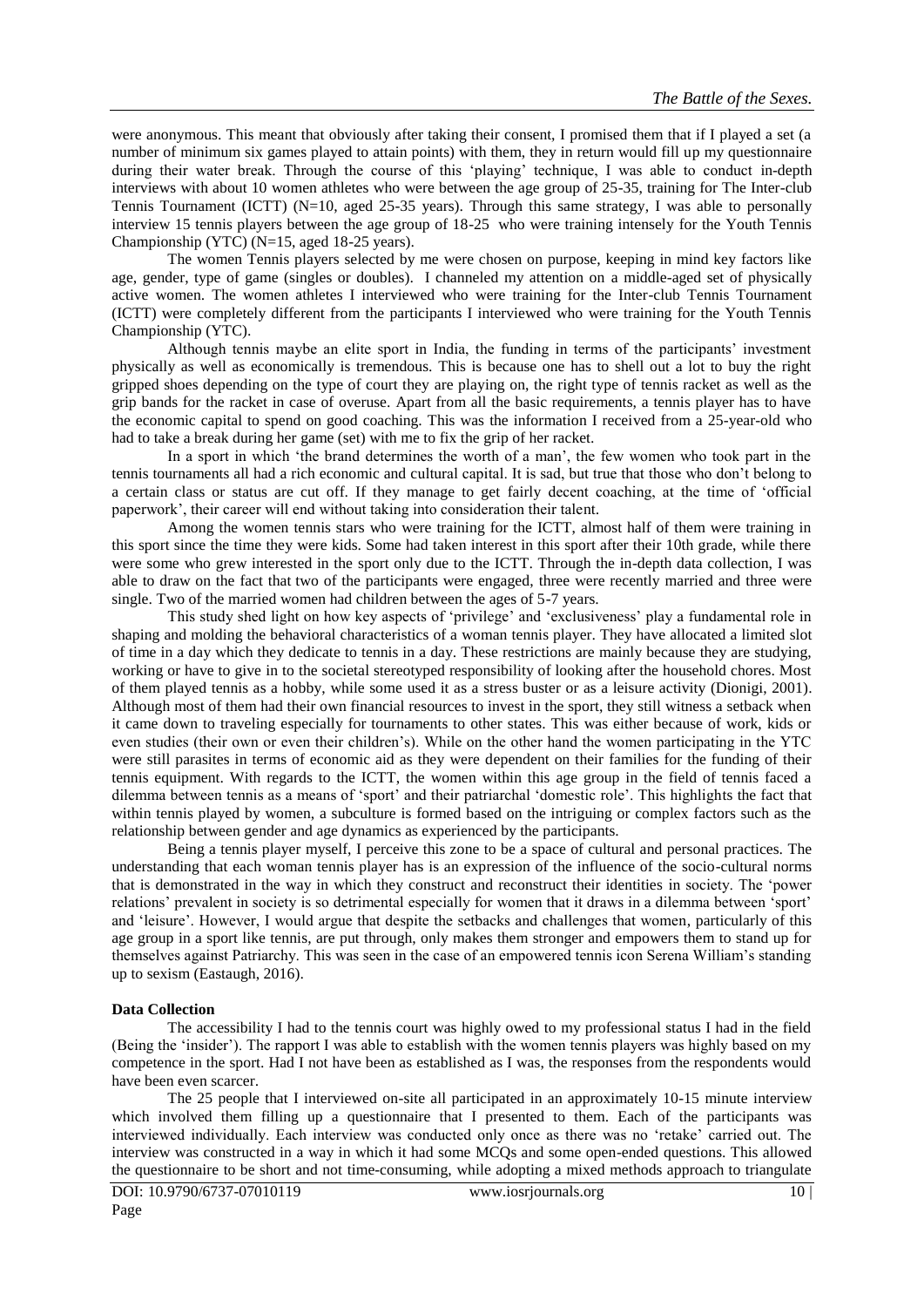the research results. When it came down to the open-ended questions, approximately half (about 11-13) of the tennis players I interviewed went on to relate their sporting background, for instance, their exercise history. They even narrated why they wanted to compete in tennis, how tennis has played a crucial role in their lives, the challenges they face on an everyday basis (e.g. in the field of tennis the challenge of sexism) as well as how they have benefited from tennis or what their future plans regarding the sport were.

The women tennis stars I approached were all on site i.e. on the tennis court. After observing and making constant trips to the tennis court, I realized that there was a predominant feature of 'timing and sense of territory' that was prevalent. I observed that the working men (35-45 years) began their day by dominating the tennis court from 6-8am in the morning. This was followed by the older men (45-80 years) who continued their fitness routine from 8-10am. Now since the spouse had already gone to work and the children well settled in school, the so-called housewife was left with some time to spare. Due to this a lot of the older women or a few young stay at home mothers were able to invest their leisure time in playing tennis. During the afternoons the tennis coaching is nil, therefore the children usually came to the courts in the evening after school from 4-6 pm. The teens both girls and boys took control of the tennis court from 6 pm onwards. On speaking with the different coaches, I verified my haphazardly typed field notes of the 'time-territory' sub-group formation.

I jotted down my fieldnotes onsite when I had the time. I used a lot of abbreviations and short forms to explain interactions, important dialogues, quotes as well as conversations etc. Thus my field notes aided as a perfect record of my findings to consolidate my data collection. Moreover, I felt that the experience that I had in the field drew me out as being an insider and thus contributed to me having a shared set of experiences with the participants I interviewed.

### **IV. The Method/Approach**

This framework of study draws out an interpretive approach of analysis. It gave me access to understanding women tennis players within their own natural setting and above all in their own comfort zone. In this way, they were able to express their true experience of reality without any filters. Being a tennis player myself I was able to interpret their lived experience in the context of a broader discourse of societal framework.

Qualitative data collection is more of a non-numerical means of data collection. It refers to a more observatory form of data collection. For instance, it will take into consideration metaphors, symbols, description of things, meanings, etc. Thus, qualitative research recognizes that there is always another way to interpret the lives and stories of the people being studied (Denzin & Lincoln, 2003). The observational and interview data were transcribed and analyzed using codes and the constant comparison method (Strauss & Corbin, 1998).

Although personally, I found it hectic in the beginning, I still started off by individually reading and coding each transcript and field note on my laptop. I did this in order to draw out themes under different banners which helped me sort out the true essence and meaning of 'tennis' participation in the lives of women (Dionigi, 2001). After this, the next step I resorted to was the comparison of the codes I had created with the interviews I had conducted or in other words the questionnaires filled by the women participating in the YTC and the ICTT respectively.

Since both the tournaments dealt with middle-aged women's participation, the raw data I extracted through the coding themes was more or less the same (Dionigi, 2001). This was a bit challenging because the findings among the sample participants were more or less similar. The only way in which I could cross this threshold was by refining concepts and developing a higher thematic discourse. This meant I was to combine similar themes and drop the irrelevant or repetitive themes. Despite the conscious effort taken by me to deconstruct and filter the themes, the data collected from the sample participants participating in the YTC and the ICTT reflected an obvious amount of similarities.

Therefore the only way I felt I could progress with this study was by combining my research findings from the YTC and the ICTT by creating 'common themes'. From all the data collected by me through my field notes as well as my interviews with 25 participants within the age group of 18-35, I was able to develop two main themes (Dionigi, 2001). One was: **Empowerment and Confidence**. This theme was laced with many sub-themes like engagement with the sport, body image, identity, sense of belonging. On the other hand, the second broad theme was: Markers used for **(Re)defining of one's own identity?** this theme encompasses a number of sub-themes like excitement perceived and enjoyed during the victory celebration in tennis, the way a tennis player excepts defeat, how a tennis player seeks (or avails of) room for improvement or betterment in their game as well as the snootiness exhibited by the players in the sport.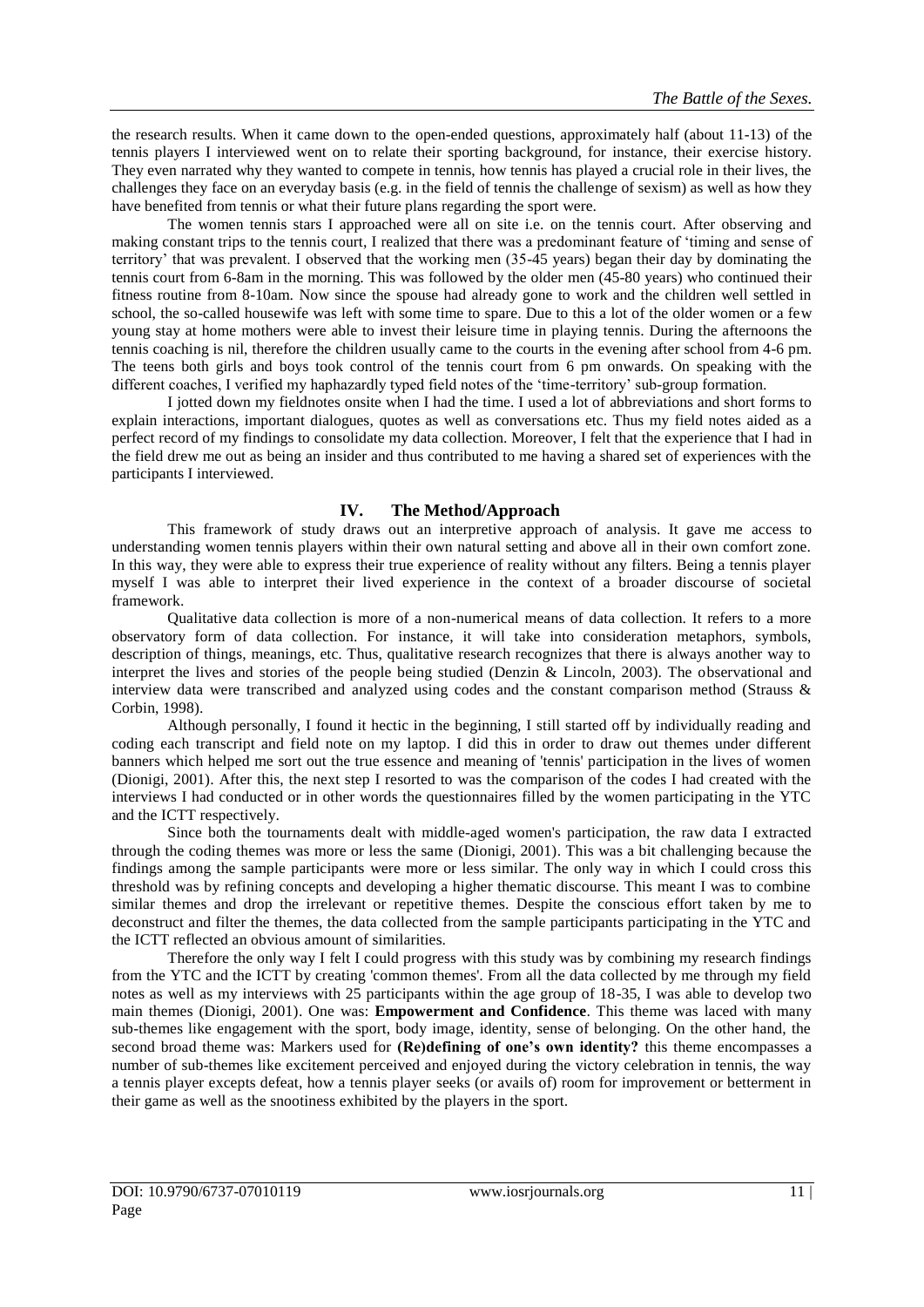### **V. Finding And Discussion**

### **Empowerment and confidence**

Today's middle-aged women are in a transitional space wherein they have grown up watching women in the past who have not been allowed to invest their time and energy in sports. On the other hand, at the same time, they have grown up motivating the girl child to be more active and not bear the consequences of the past generation of women.

Therefore the middle-aged women in my study used their leisure arena as a platform to resist the mainstream stereotyping which were laced in a traditional ideology of sports, especially tennis being a game only for the pleasure of boys. Resistance is a trait that has the power to bring about a personal change or to even empower a person through the essence of confidence as it has the potential to work in intentional ways as well as in unintentional ways. The following data encompasses how the concepts of resistance and confidence were drawn out in this arena.

#### What am I made of?

Almost all the women participants in my study acknowledged the fact that their choice of sport had challenged their role as a 'woman' in terms of their age and profession. They demonstrated through their confidence an essence of pride and an essence of 'what they are' especially in a discussion based on a comparison between them and the 'other'. For example: "I love what I am doing in tennis...I feel rejuvenated each time I play a match, I'm able to meet a lot of other like-minded people here who especially have the same stance. Women are not weak and can play a sport and actually enjoy it....I wish there were more women encouraged into sports" (20-year-old training for the YTC.) ...."I feel it's about SELF MOTIVATION. Mera baccha goes to school and says "meri maa tennis khelti hai aur kaam bhi karti hai" and everyone else says, "oh meri maa housewife hai," you know, and that feels good and this makes me feel empowered (32-year-old mother training for the ICTT.) This finding revealed that resistance to the mainstream stereotyping about gender can according to Clifford Geertz (Geertz, 1999) be interpreted as a form of empowering oneself. Through their talent of tennis, these women were able to display an energetic and actively fit persona of themselves which downright challenged the stereotypical passive, dependent and weak and disabled image of a middle-aged woman. This process was a period of self-discovery as the women began to recognize the fact that their quest of resisting gender expectations and norms proved them to be more confident than they thought they actually were. For instance in the case of a 29-year-old married tennis player, who narrated to me a small dialogue between her husband and her. She said that her husband had told her to enjoy herself and enroll in something that she liked as a hobby or leisure activity, instead of sitting at home all day.: "...I think he assumed that I would take up something girl-ish like a cookery class or perhaps even a tailoring class [smirks] but instead I joined tennis, a sport and my life has radically transformed ever since [smiles]." A 19-year-old teenage tennis player shared an explanation with me during our water break as she filled up my questionnaire. She said that tennis as a sport helped her combat and break away from the mainstream gender stereotyped roles she had to perform (Dionigi, 2001). : "I am always referred to or known as my father's daughter or my brother's sister but only tennis is a space wherein I feel as if I have my own identity", an identical understanding can be drawn from studies of women and their choice of Leisure. Shaw (Dionigi, 2001) argued that when leisure is interpreted "... as a situation of choice, control, and self-determination… women's participation in activities, especially nontraditional activities, can be seen to challenge restrictive social roles‖ (Dionigi, 2001). Thus in this way, resistance has the power to make a person feel truly self-confident and empowered.

Together-ness.

The friendships kindled and conceived out of the tennis practice sessions was a boost of confidence for a woman on the tennis field. A 35-year old tennis player expressed joy in the company of other women tennis players.... "I look forward to indulging in a game of tennis. It is not only a wonderful game ... it is a medium through which I can socialize and bond over some 'healthy' conversations ... it is a beautiful experience." Similarly another 21-year-old said: "To be honest, training is strenuous especially when you have to manage the academic pressures along with a sport you are truly dedicated to ... I feel at this time, friends play an important role as when we all train together ... we know that we encourage each other". These findings proved that these tennis players have created social and mental support for each other to undertake a physical activity.

Hocus Pocus is really all about the FOCUS

The realization that the tennis players in my study had stemmed from their effort and determination they channeled through their physical and mental conviction ability that they can achieve anything if they focus on it. One of the participants (18-year-old tennis player) had exclaimed, "I feel proud each time I am on the tennis court. I know that I am out here and that I can do this!" Another 25-year-old tennis player explained that "I always had to fight for everything I've ever got ... Each time I hold the racquet in my hand, I know what it means to me." Likewise, a 30-year-old woman tennis player stated, "I do this for myself. I do this because I am determined to prove all those wrong who said that I cannot. Who said I'm not fit." The 'will power' executed by these middle-aged tennis stars is phenomenal as they use their mind and body in such a powerful and mature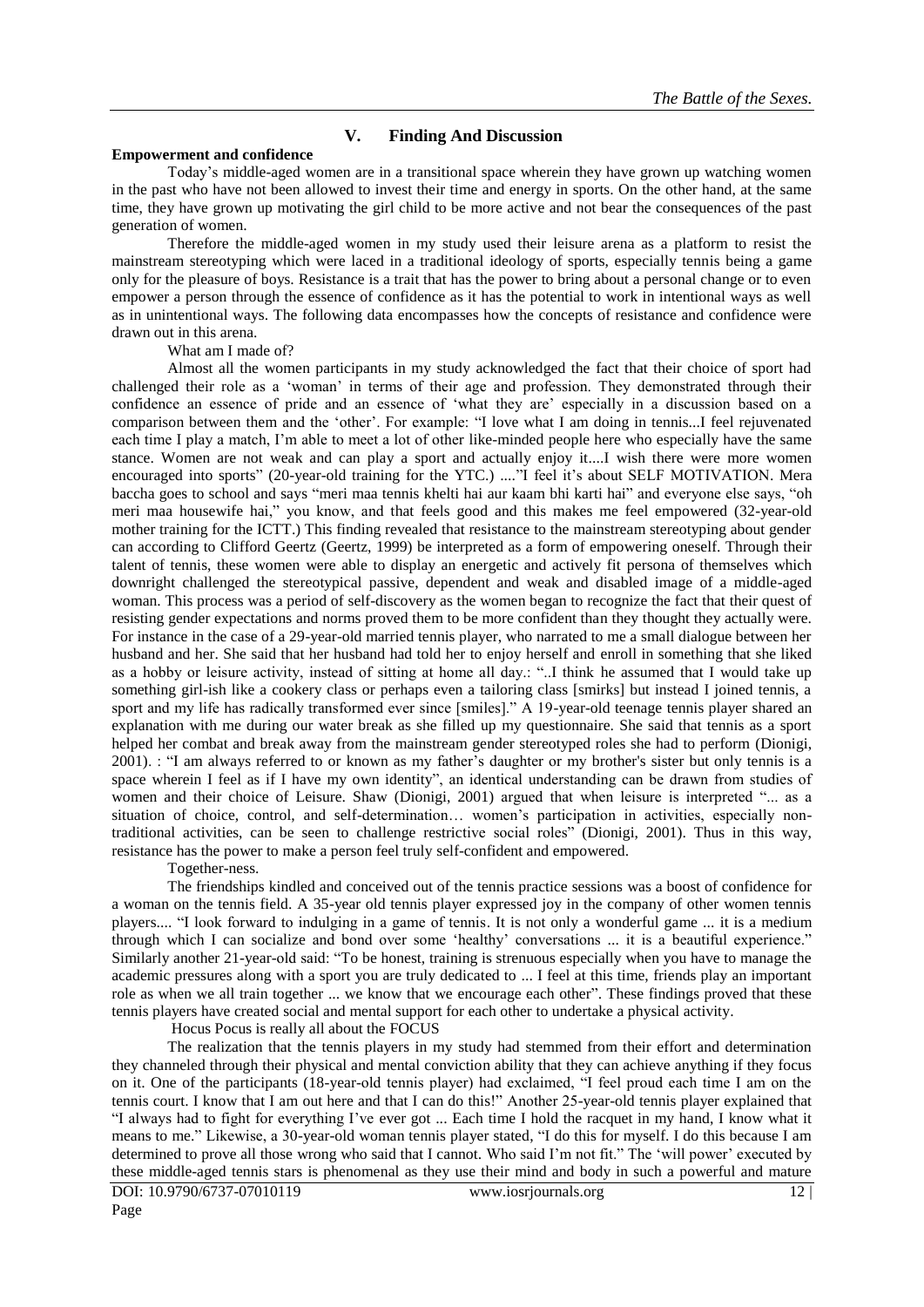way, especially when the odds in the form of the patriarchal stereotyping is against them, thinking them unfit for a physical challenge. A key factor would be that many of my participants did face a huge challenge of 'time' in the sense that since there are only 24 hours in a day; most of the time was already used up on either fulfilling the patriarchal norms or on their own profession. It is important to note that none of the middle-aged participants in my study were retired. They were either professional or were studying or in some cases housewives. For instance, a 25-year-old tennis player said: ... "We all find our work stressful. I have channeled all my work pressure into energy which I use in tennis. Each time I take a shot, I think of all the things in the office tying me down". Another working woman (29-year old) told me: "It all depends on an individual's strength of character. Some are not determined so they quickly find excuses and give up. While some, on the other hand, have the strength and motivation to never give up." This shows that the women in my study had resilience engraved in their identities and tried to attain success. These women seemed to have lived through constant challenges wherein they always needed to prove themselves. It could be assumed that they were always made to feel marginalized in the sporting world. However, it is important to note that in my study, in the case of the participants I interviewed, the element of leisure is something that a person can do rather than cannot do as this is something in their physical strength that they can achieve. This finally raised questions which lead me to creating the other main theme. Are the women tennis participants in my study actually living by a 'predefined' identity or are they breaking the patriarchal stereotypes and 'redefining' identities?

#### **(Re)defining one's own identity?**

Since the beginning of time, it has very clearly been made known to us that competitive sport is a genre only for boys. These sports, when played by men, were not only considered as elite and professional but were also kindled with the models of egoism in the form of power and performance. Although today in recent times, there is a shift, and sports are being made available and to some level accessible to women, they have been conceived and framed in accordance to men and their physical and mental capacities as well as requirements. A subtle example would be the way in which both genders dress while playing a sport. Men, in tennis, will always wear a jersey (mostly with sleeves – to never draw too much attention to their biceps) and shorts (to show their perfectly carved legs). While on the other hand, women are made to dress skimpy as it is subconsciously told to her that if she doesn't dress a particular patriarchal way, she won't have an audience. Thus whether comfortable or not, a woman has to play according to the rules predetermined by society. She has to accept that fact that if she wants to attain success, she has to face ‗common' objectification and whistling on the turf.

#### Hear me roar!

Nearly all of the women in my study said that when they are to play a tennis match, they are determined to WIN. This determination is not only because of the fact that they need to prove themselves in a male-dominated field but rather because they want to succeed for themselves. This sheds light on the fact that women too are competitive and wanted to attain their personal best just like men. For instance, this was seen in the case of a 20-year-old tennis player who said that "I am competitive when I play because I want to win. But this doesn't mean that I will stoop down to any level; to attain victory". Likewise, another 28-year-old tennis player stated that: "I like the taste of victory, but defeat shows me that there is still scope for me to be the best version of myself". Many of the middle-aged women in my study showed off their achievement through their medal/trophy count. I was really pleased to see that women were proud of their own hard work and achievements and above all about the fact that tennis proved to be the outlet through which women were able to define their own identity and thus empowerment. For example, this was seen in the case of 22-year-old threetime consecutive gold medallist (YTC) who proudly said: "I love challenging myself. I love the game. Each time I play, I try to beat my own earlier best". Similarly, a two-time winning 30-year-old tennis champion said: "Winning gives me a high, which makes me determined to push harder and train in the limited time I have." This proves the point that the women in my study not only seek pleasure in the idea of 'competitions' but also take pleasure in the training sessions that go into the building of their identity on the tennis court. While at the same time they relish the joy of using their bodies physically in an athletic manner towards their goal or performance to test their capabilities and push themselves beyond their limits. In this, my analysis draws onto the fact that success for them means much more than actually winning or attaining victory. For example, the 23 year-old tennis player says: "I love tennis and I love to push myself towards victory ... but I love the fact that I have mastered a new skill."

Through my understanding, this research draws on to my argument that women by pushing themselves have the ability to successfully survive in a male dominant sport. Although women were ones criticized on the basis of not having the ability, today women too are leaning towards fulfilling the criteria's demanded by the physically value-laden ability and performance demanding model. Most of the women I talked to, told me about their rigorous practice sessions and intense training that they put themselves under to achieve their goals despite their simultaneous lifestyles. In my observations, I noticed that most of the women invested in state of the art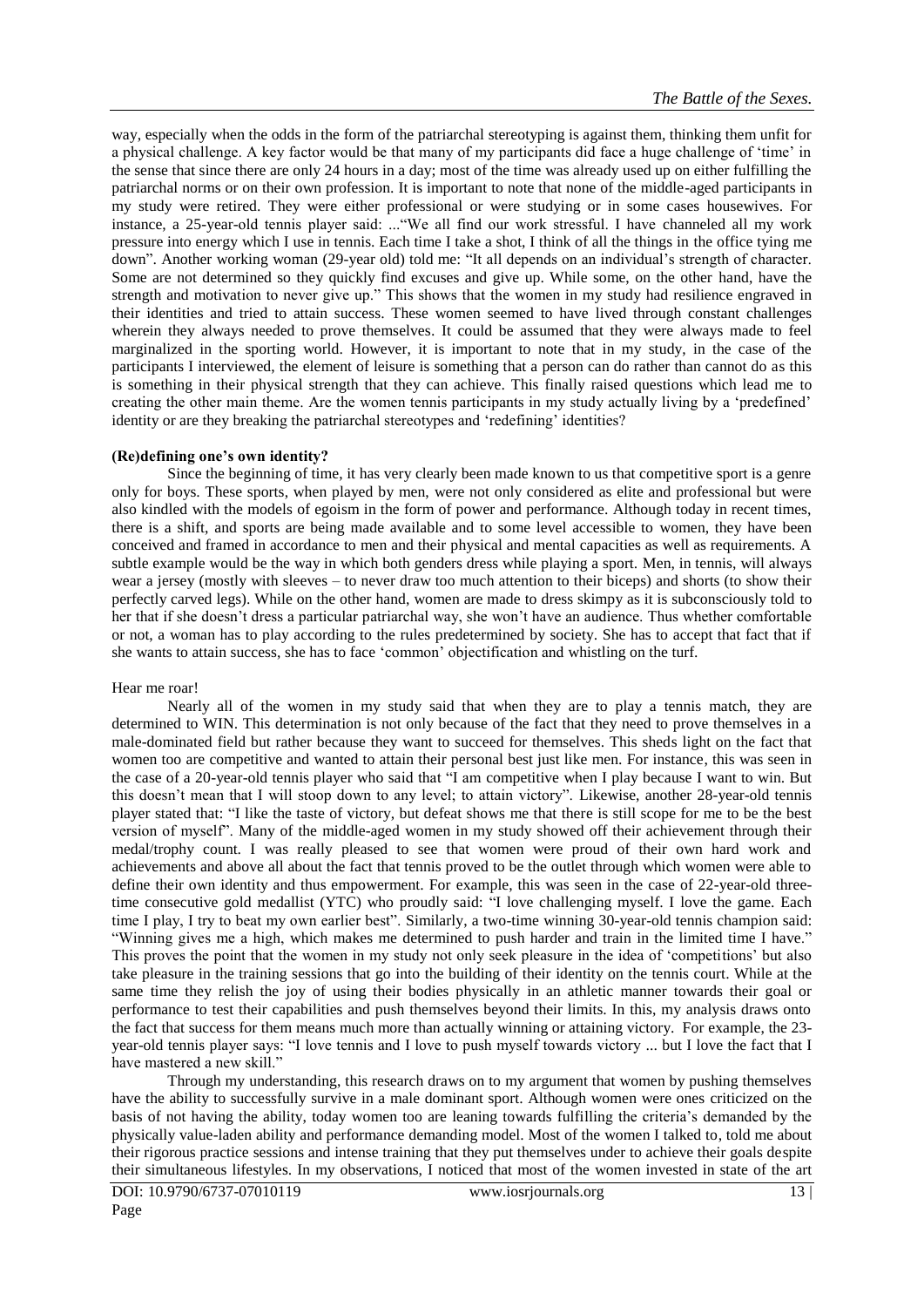sporting technology. For instance, the women used training equipment and wore sporting apparel of various top brand clothing lines that would guarantee them better performance. Their choice of clothing not only helped to enhance their performance but it also helped them to train harder without them worrying about their clothes getting completely drenched in sweat.

Thus, my research built my analysis towards the notion that the discourses constituting performance and competitions were based on ideas and meaning the participants had, rather than it being a phenomenon based on age, gender or sexuality (Dionigi, 2001). This then threw light on an obvious dilemma that would rise. On one hand, the women middle-aged tennis players following in the footsteps of utilizing the state of the art sporting technology gave into the predefined dominant patriarchal norms of the game. While on the other hand, these women choose to create their own identity and break away from the grasp of patriarchy when it came down to them not following the aggressive egoism model of the dominant men's way of playing the game. This was seen in the form of the responses provided by my participants who showed that they did not have the winat–all-costs mentality. Instead, they took pleasure in knowing the fact that they were not alone and were surrounded by like-minded women who too celebrated their physical bodily strength and will power more than their victory in a male dominating field. I feel that this trait of ‗bonding' which was operationalized in the woman's performance was mainly because of the common mutual feeling of communitas that the women had developed especially when competing in a man's world. Turner too would have defined this as a case of women experiencing liminality together, that is, they are in a betwixt- a performance depicting a constant need to prove themselves while at the same time a performance portraying them as being independent. (Dionigi, 2001).

### What's wrong in being selfish?

During the interview, some tennis stars shed light on the fact that life is stressful and that it is important to have some 'me time' for performing a leisure activity. A 29-year-old told me: "Variety is the spice of life. It is impossible to do the same monotonous role every day ... tennis is the banal activity I look forward to enjoying." Another 20-year-old tennis player said: "life is about balance and more importantly about multitasking." Therefore, I would argue that this research showed that in contemporary times, in order to redefine one's identity, some women felt that the only way they could do this was by being selfish and putting their ‗needs' first. Another interesting fact I was able to conquer was today, the Western culture that we, Indian citizens (both men and women) have begun to imbibe has allowed us to actually stand up for ourselves and ask for our own 'me time'. Initially 'me time' was never a concept in traditional India instead it was all about the ―we time'. This to some extent not only shows a transition from old ‗outdated traditions but it also throws light on the fact that India is taking a step forward towards the building up of the health discourse leading to the satisfaction of its people. However, it is important to note that this progressive change has risen brightly only over the developed bourgie part of the country as they not only have a cultural capital but also have the economic recourses to afford this change. Despite this understanding, I reckon that more research would be required to delve into understanding the notion of ‗selfishness' among women in a male-dominated sport like tennis.

This also led me to think about the fact that sometimes, women may not always have the access, ability or the will and desire to compete or invest in the sporting culture. A professional sport like tennis is perhaps only one of the many leisure activities that women can invest in. Therefore, in this way recognizing the lived experiences of middle-aged women who do not compete in the sporting environment as well as determining how they would play out their individual roles of portraying empowerment and resistance would be completely different. Using the argument of Durkheim in a postmodernist manner (with respect to a change in space and time), I would argue that this is probably because they would use a varying personal or cultural platform in the form of another leisure activity to put forth their redefined identity.

### **VI. Summary**

According to Dorothy Smith, since the very beginning, the dominant discourse has predefined women as being the weaker and marginalised sex (Smith, 2004). Therefore the need for women to seek personal empowerment ranked the lowest on the pyramid of a woman's needs. However, the progress of women entering in the male-dominated sporting world was revolutionary as they not only showed off their physical and mental strength but also took home medals and trophies from a space which was previously inaccessible to them. Through the friendships, the like-minded people they encounter through their gaming journey; they were able to develop a sense of belonging and communitas (Turner, 2003) wherein they found comfort, safety and solace. The middle-aged women in my research expounded the fact that they had the opportunity to encounter a thrilling sense of joy, happiness, and pride in their achievements as well as simultaneously develop and maintain their newly defined identity, despite the odds in the form of the work pressure from their personal lives being against them (Dionigi, 2001).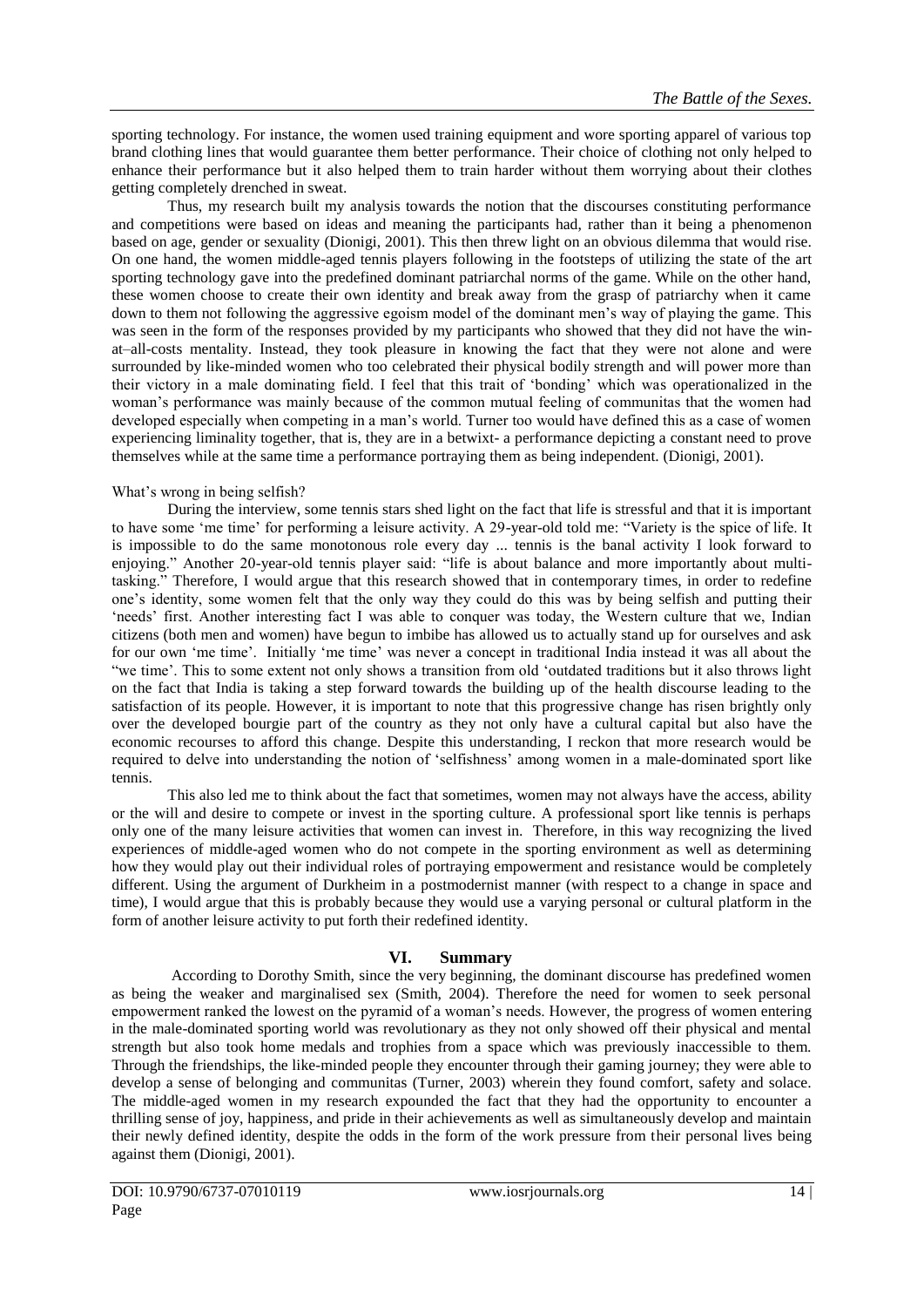At the same time, the other side to my research draws my attention to the fact that at some level these women are imbibing the dominant patriarchal influence in the sporting culture by following in the footsteps of their predetermined discourse (ideals of valuing winning, success, training, pushing themselves to their limits, practice sessions, strength, perseverance, determination, etc) and practices. Therefore to some extent, this research has raised a few questions in my mind regarding the phenomenon of middle-aged women in sports. For instance, are these women forced into absorbing the dominant discourses in order to participate in a predominantly masculine competitive sporting culture? Or are they able to break away from this pressure and redefine their own discourse wherein they can perform without any stereotyping? These questions could not have been answered within the limitations of this research paper.

### **VII. Evaluation/Reflection**

Tennis is not all fair in 'Love' and War.

When I started playing Tennis, I was to an extent influenced by my own biases. When being reflexive, I realized that I failed to look at the picture as an outsider. However, at the time of the interviews, I was enlightened with different perspectives; some of them I was already aware of, while some of them were new. I was so fixated on the gender disparity between genders that I failed to recognize the 'women bullying women discourse' due to the caste and class-based hierarchy in tennis. That is, in other words, women of a higher caste/class bullying women from the lower caste/class.

How does one individual in tennis recognize another individual's caste and class?

The answer is simple. In sports (especially tennis) the best way of checking ones caste/class is through the official (government- based on the level at which one is playing) form filling; wherein one has to enter in their whole name and personal details, which in short determines an individual's (girl's) destiny in the sport of tennis. For instance, there was this case wherein a girl from a lower caste was subtly dissuaded from pursuing tennis only because the Brahman male coach in the tennis club felt that she was impure and was thus ‗polluting'. In other words, that she was a disgrace to the sport (Dionigi, 2001). The reaction of other mothers on the training turf, to me, was appalling because instead of being women, especially mothers and supporting the girl they rather chose to back the coach in his casteist decision by arguing that, "these types of classless people lower the standards of this elitist sport".

Being a professional tennis player and witnessing this process myself, I would argue that the discourse of ‗empowerment' and ‗confidence', is limited only to a selected set of individuals who enjoy the benefits of not only an economic, cultural and social capital but also of self-funding (Dionigi, 2001). Building up further through my research, I would argue that it is only the 'privileged' woman who has the upper hand as 'she' herself has not only simultaneously excluded and eliminated all 'other' women from the narrative but at the same time has also exoticized her own capital.

Drawing from some of the research papers that I read on the origin of tennis as a sporting culture, I was able to comprehend that in India, a sport like tennis was brought into play by the white colonizers. Since its conceptions the Brahmins were mainly the only caste who had the luxury of interacting with the colonizers, they felt that only they had the privilege to acquire the status and capital to continue in the westerner's footsteps due to their superior hierarchical standing. Therefore, for the longest time, in India, Brahmins have dominated the sporting culture as they see themselves as the cream of the crowd with caste-based superior privileges. This was primarily because of the notion that Brahmins have enough of capital and social standing to sustain themselves and that they didn't need to work as hard as the lower caste or classes that worked or were employed by them.

Drawing from Foucault's arguments on the discourse of language as power, (Foucault, 1988) I would argue that the essence of the language used by women to interact with fellow women - in other words, interactions with human beings of their own sex is alarming. For the longest time, we are told that women need to stand up for women and support each other. This was perceived in the case of the #metoo movement (a movement that took social media by storm) which to an extent propagated the message that we need to live in sisterhood and stand up for one another by 'empowering through empathy'- resemblance to the radical feminist movement. When analyzing this in the discourse of women in the field of sports, Reges writing proves to perfectly tie up the caste/class based discourse. For instance, her writing talks about how the savarna feminists criticize the dalit (lower class/caste) women. (Kulkarni, 2014). This then goes to prove that it is not only men and patriarchy that looks down on women but also women who look down on fellow women, in India, especially in 'competitive' sports.

Would Tennis too need its own #metoo movement?

Due to tennis being an elitist sport, there is a strong presumption that there is no sexual abuse in tennis as it is a game - all fair and square. Even if there are instances of any abuse, it is usually the 'girl' who suffers as she not only has to keep it a hushed affair but also is convinced not to report about it as it will break her career.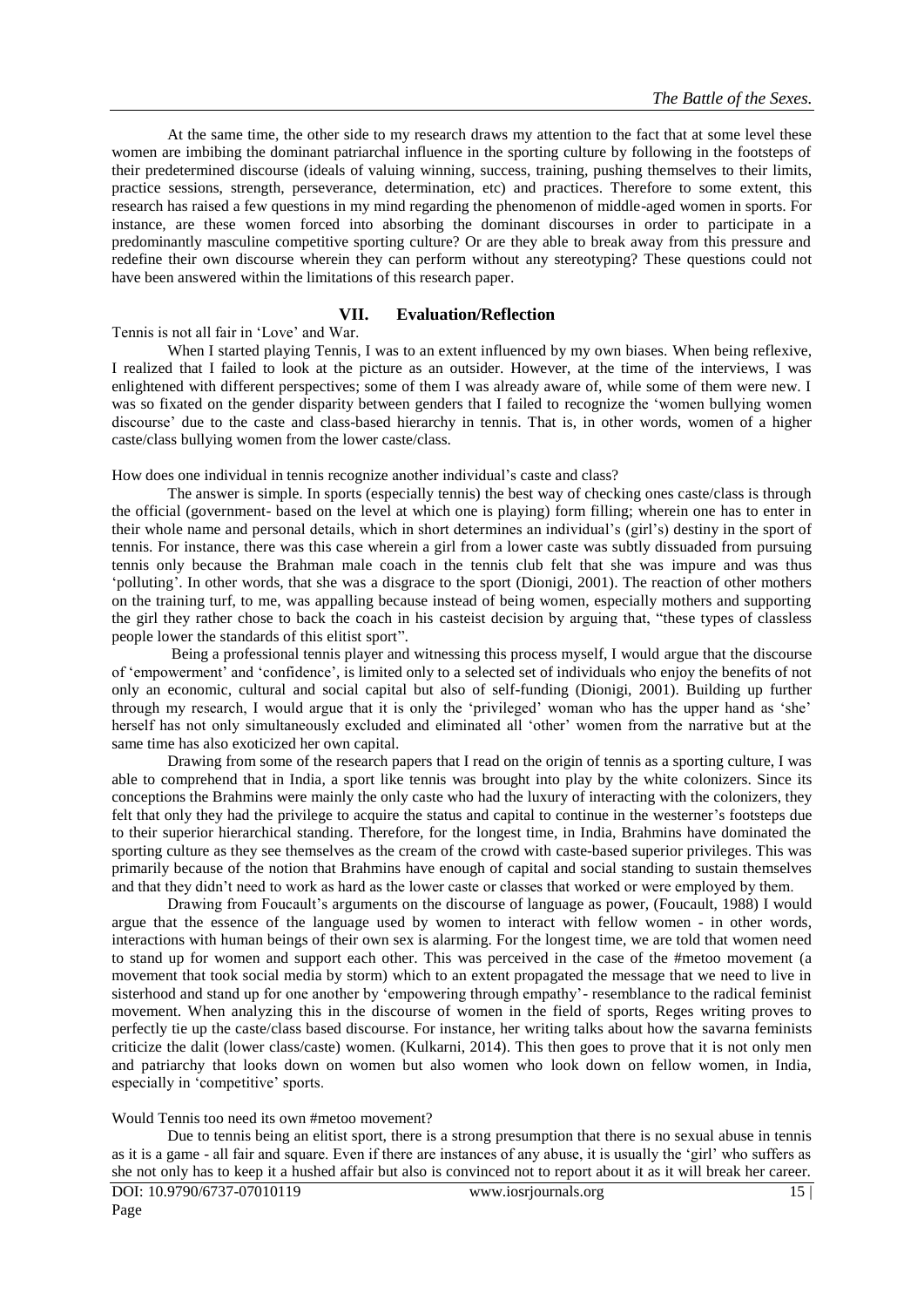This then, in some cases seems no different from the 'casting couch' discourse; wherein in this case (tennis) it will be termed as the 'gaming couch' discourse. This leads me to the question: Are women really empowered in sports? Drawing in the moral discourse- surely, their identities have been redefined in a negative light.

For instance, most of the times, for more or less every tournament, the dress code for women in tennis is a skirt with a jersey. The reason given for this is that the skirt perpetuates mobility. However, in actuality, the skirt is the most 'uncomfortable' element in tennis. "But if you want to play the sport then you need to dress accordingly" say the tennis coach at Borivali gymkhana. "How do you expect 'people' to come in and watch your game, if you don't give them something to look forward to", says one of the male tennis players. This one statement made so casually by a male tennis player sums up my entire dissertation as it shows that there is no value for a woman's talent in sports. Therefore fighting for 'equality' is a far-shot, as a woman is not even respected but in terms of patriarchy "celebrated" (objectified) for her physique.

This sexualization is then carried forward in the commentary that is in the way the commentators describe the players; wherein they don't talk about the 'talent' but only focus on the 'vital' physicality of a woman. Although there are a lot of sexual puns or provocative sexual statements made, the woman is expected to accept it as part and parcel of their decision of entering into a male-dominated society.

During one of the water break interviews I had conducted as part of my primary method of data collection, one of the tennis stars drew my attention to a case of sexual harassment that took place to her best friend a week before her National tournament. She added that the only way her friend was able to truly seek empowerment was by leaving the sport and thereby leaving her career in tennis, as she was warned and threatened against complaining.

In this way, to her, tennis was not only a sport that broke her confidence but also shattered her psychologically and emotionally. However, her decision of leaving the sport to seek her own empowerment was a way of silent protest. Her walking out of the nationals a week before the tournament did raise a few eyebrows, but was then treated with a pinch of salt after her coach's press conference.

Similarly, there are many women in tennis who are given the threatening warning to not spill the beans. This mainly arises because women start off playing tennis at a young age. They spend most of their time with their coaches or tennis partners who are oftentimes older than them, and obey their instructions while looking up to them as their teachers. A few of the coaches treat this respect by way of pushing their students to submit to mental and in some cases, physical abuse. The female students submit in fear of tarnishing the relationship they have with the coach, and they feel that they have no way out. They have no one to talk to as well as in Elias's words, (Elias, 1998) they have invested way too much cultural, social and economic capital into their careers that there is no way they can/want to withdraw. They convince themselves that the only way to make it 'big' is to silently give into the sexual politics of the sport.

### **VIII. Recommendation**

However, the only way to terminate this form of inequality and allow the world to progress in sports is not only through encouraging more women's participation but rather by creating an environment conducive for women's participation. Only once this environment is created will women be able to speak up.

The conception of the #metoo movement in tennis will be possible if there is a 'safe space' created where players can go where they are assured that there will be someone to listen to them and they know that someone will take action; either physically or emotionally, at the most. This form of sharing atmosphere will help reduce the fear of being judged or slut-shamed, while at the same time will protect their career and reputation.

# **IX. Conclusion**

"My coach says I run like a girl, and I said if he ran a little faster he could too" — Mia Hamm (an American sports icon)

I would argue that a discussion on the position of women in any sport is controversial. Women's sports are judged by many people as inferior. People are ignorant and believe that women's sports are not worth the time.

Women have to prove themselves in the limited opportunities they receive. They are under-appreciated in reality and are not regarded for their capabilities or skill, but are always talked about for their beauty while they cherish their achievements. Their looks are paid more attention to than the sport they are playing or their talent, which is discouraging. This objectification of their looks is not only limited to the men in the stadium watching them but is rather much broader. The athlete is also objectified by the commentators, coaches and support staff, deriding them at each opportunity they receive.

On the other hand, men are free from such objectification and attention is paid to their achievements. For instance, in a mixed doubles match in tennis, the male is generally interviewed, and during interviews where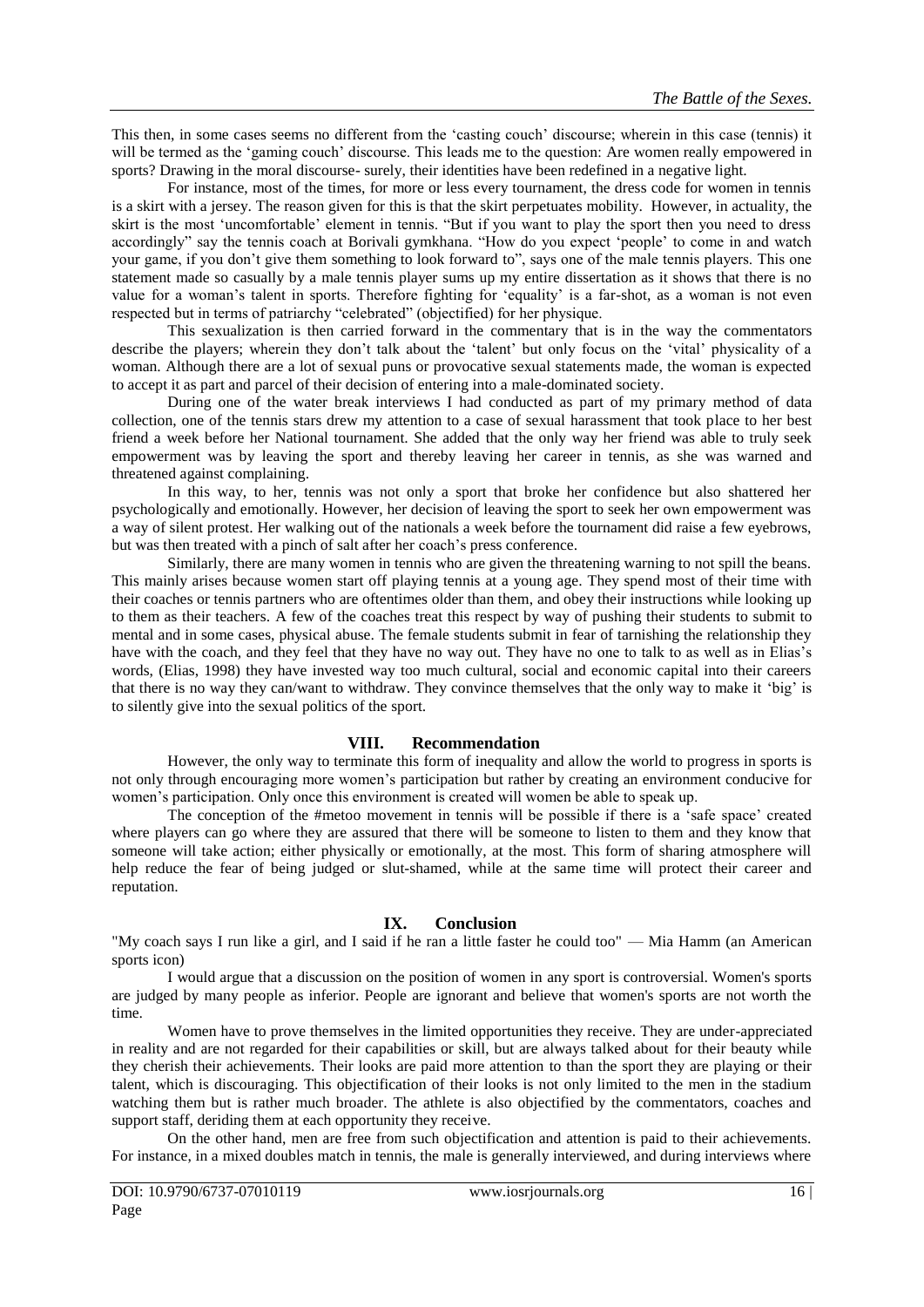both the players are on the panel, the reporters will ask questions directed at the male players, sidelining the woman athlete or by questioning her about how she feels about her tennis doubles partner who helped her reach success. The underlying tone of the question is that males are tantamount to success. Thus, women in the field of sports are not acknowledged for their achievements and success.

The resilience and strength that women in the sporting culture demonstrate are awe striking. Taking the case of American professional Tennis Star, Serena Williams, who won a tournament while pregnant, has been a beacon to all women to emphasize that women are liberated in this day and age. The ideals and morals of the sport could help us escape the notional normalcy created by the patriarchy. This episode has highlighted that women can multitask by being good mothers, as well as being professional and successful in each of their fields.

There are instances where women have tried to multitask and have tremendously failed. Studies have shown that this failure has devastating effects on them and affects the family, including their child's growth and development. There is an increasing amount of pressure on women to execute their role as being feminine and demonstrating the ideal, perfect, sexually appealing body. The actions performed in response affect the psyche of the next generation who see them as ideal role models.

Sports have helped kindle essential lessons in the minds of many young female and male athletes. Sports are meant to be a source of joy, bringing about pure happiness. Today, sports at the school and college levels are trying to bring back the essence of the raw sporting culture, especially in the lives of the women athletes. This will not only help boost them into taking up sports but will help in some extent to turn the tables around, in terms of the quest for raw talent over 'perfect looks', thereby allowing women to dream their dreams into reality through the abolishment of gender inequality.

As a woman athlete who has had to face the patriarchal lens and try to fit into the many folds of the dominating perspective created through hegemonic masculinity without manipulating it, thus abiding to the rules established by society, made me realize how important this Sociological research paper is to me as it has successfully made me explore and excavate into the core of the topic that is so dear to my heart.

Although my research paper looks at the disparities faced by women in the field of tennis, being as reflexive as possible as well as not wanting to camouflage a part of the narrative, it would be wrong on my part to manipulate the data I collected on this discourse. Since I want to show the whole picture, it would be wrong on my part to say that all the women tennis participants I interviewed matched the criteria of the hypothesis. There were some women who seemed pretty unfamiliar with the fact that there are disparities that exist in the sport. However, since we live in a culture where people pretend to have knowledge rather than admit that their knowledge is not really strong regarding a certain issue. Thus, to some extent I felt that the sample women participants I interviewed all did not completely agree to the argument I was putting forth but jumped on to the bandwagon of providing the 'perfect' answer out of social pressure or the fear of being 'othered'.

#### Questionnaire:

Participation in which Tennis tournament?

ICTT/YTC

- Age group?
- (18-25 years)/(25-35 years)
- Relationship Status?
- Single/Married
- Do you have children?
- Yes/No
- How many Children do you have? And what are their ages?
- What is your (full-time) profession?
- Are you financially able to support yourself especially while participating in Tennis? If not then who capitally supports your venture?
- How long are you training in this sport for?
- What are the challenges/struggles you face in this sport?
- Is it 'problematic' to be a woman in a male-dominated sport? If yes then why?
- What does defeat feel like or make you do?
- What does victory taste like or make you do?
- Anyone woman role model in Tennis? And why did you choose her in particular?

#### **Acknowledgments**

I would like to thank each and every one of my respondents, for giving up some of their 'playing' time (ironic in the nature of this research paper) to help me with their views, their advice, and their pearls of wisdom. I would like to express my sincerest gratitude to a few specific people – my family for empowering me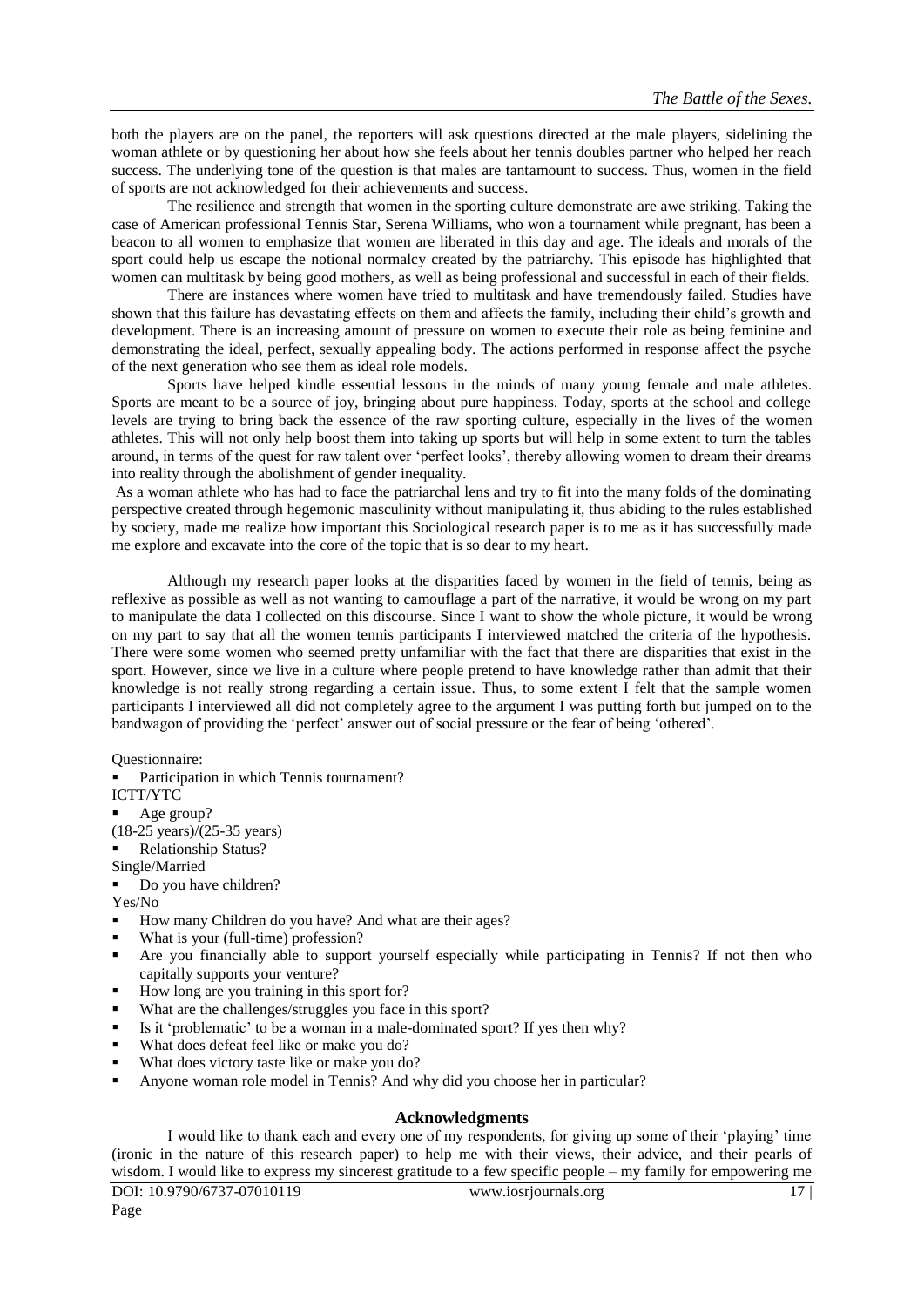with the opportunity to study full-time at St. Xavier's College, Mumbai and write this dissertation, Fr. Prashant Olekar for pushing me to look at the big picture by being a enlightening philosopher who enabled me to perceive sport and the 'art of play' from another perspective, completely different from the Foucauldian ‗normalised' way. Last but not the least; I would thank Kayani's for indulging my mid-day needs for bun maska and chai or keema pao. A huge thank you to everyone I have had the honor of meeting and knowing better. Through this course: you helped motivate me and your empathy helped me coast through stages of joy and anxiety.

#### **The RacQuet!**

#### **References**

- [1]. Anderson, M. (1996). Media portrayals of sportswomen: An analysis of six New Zealand magazines (Doctoral Dissertation). Retrieved from Lincoln University.
- [2]. Bell, R.C. (2008). A History of Women in Sport Prior to Title IX. Refereed Sports Journal. Retrieved from http://thesportjournal.org/article/a-history-of-women-insport-prior-to-title-ix/. Birrell, S. & Cole, C.L. (1994). Women, Sport, and Culture. Illinois: Human Kinetics.
- [3]. Birrell, S. (2000). Feminist theories for sport. Handbook of Sports Studies. London: Sage Publications, Inc.
- [4]. Bowker, A., Gadbois, S., Cornock, B. (2003). Sports Participation and Self-Esteem: Variations as a Function of Gender and Gender Role Orientation. Sex roles, 49, 47-58.
- [5]. Bradshaw, A. (2002). Empowerment and sport feminism. International Sports Studies, 24, 1-31.
- [6]. Cahn, S. (2015). Coming on Strong: Gender and Sexuality in Women's Sport. Chicago: University of Illinois Press.
- [7]. Caudwell, J. (1999). Women's football in the United Kingdom: Theorizing Gender and Unpacking the Butch Lesbian Image. Journal of Sport & Social Issues, 390-402. Cohen, G.L. (1993). Women in Sport: Issues and Controversies. California: Sage Publications, Inc. Common Data Set (2016-2017).
- [8]. Claremont McKenna College, Scripps College, Harvey Mudd College, Pomona College, Pitzer College. 94 Courturier, L.E. (2010). Considering The Sportswoman, 1924-1936: A Content Analysis. Sport History Review, 41, 111-131. Crosby, E.D. (2016). Chased by the Double Bind: Intersectionality and the Disciplining of Lolo Jones. Women's Studies in Communication, 39, 228-248.
- [9]. Daddario, G. (1994). Chilly Scenes of the 1992 Winter Games: The Mass Media and the Marginalization of Female Athletes. Sociology of Sport Journal, 11, 275-288.
- [10]. Dionigi, R. A. (2001). OlderSportswomen:PersonalandCulturalMeanings ofResistanceandConformity . Australia: Charles Sturt University.
- [11]. Dworkin, S. (2001). 'Holding Back': Negotiating a glass ceiling on women's muscular strength. Sociological Perspectives, 333-350. London: Sage Publications, Inc.
- [12]. Eastaugh, S. (2016, september 28). Serena Williams: 'I won't be silent' on police violence. Retrieved september 28, 2016, from CNN: https://edition.cnn.com/2016/09/28/americas/serena-williams-police-violence/index.html
- [13]. Ewing, H. & Grady, R. (2013). Branded. Nine for IX: The Films. ESPN Films.
- [14]. Forbes (2016). "America's Top Colleges," Forbes. Friedman, V. (2017, February 15). Why volleyball not basketball is winning the popular vote. ESPN.com. Retrieved from http://www.espn.com/espnw/sports/article/18659764/why-young-athletesflockingvolleyball-not-basketball-record-numbers.
- [15]. Gerber, E.W., Felshin, J., Berlin, P. & Wyrick, W. (1974). The American Woman in Sport. The Social Significance of Sport. Philippines: Addison-Wesley Publishing Company.
- [16]. Gottesman, J. (2001). Game Face: What does a female athlete look like? New York: Random House, Inc.
- [17]. Hanson, V. (2012). The Inequality of Sport: Women < Men (Undergraduate Student). St. John Fisher College.
- [18]. Harris, J., & Clayton, B. (2002). Femininity, Masculinity, Physicality and the English Tabloid Press. International Review For The Sociology Of Sport, 37(3-4), 397-413. doi: 10.1177/1012690202037004024
- [19]. Hargreaves, J. (1994). Sporting Females: Critical issues in the history and sociology of women's sports. London: Routledge.
- [20]. Hargreaves, J. (2000). Heroines of Sport: The politics of difference and identity. London: Routledge. 95 Hedegaard, E. (2015, May 28). Ronda Rousey: The world's most dangerous woman. Rolling Stone. Retrieved from [http://www.rollingstone.com/sports/features/rondarousey-the-worlds-most-dangerous-woman-20150528.](http://www.rollingstone.com/sports/features/rondarousey-the-worlds-most-dangerous-woman-20150528)
- [21]. Heywood, L. & Dworkin, S.L. (2003). Built to Win: The Female Athlete as Cultural Icon. Sport and Culture Series, 5. Minneapolis: University of Minnesota Press.
- [22]. Kane (1988). Media coverage of the female athlete before, during and after Title IX: Sports Illustrated revisited. Journal of Sport Management, 2, 87-99. Killion, A. (2016, November 9). 'Summer of the Women': How 1996 Olympics changed sports forever. San Francisco Chronicle. Retrieved from [http://www.sfchronicle.com/news/article/Summer-of-the-Women-How-1996-](http://www.sfchronicle.com/news/article/Summer-of-the-Women-How-1996-%20Olympics-8636042.php) Olympics-[8636042.php.](http://www.sfchronicle.com/news/article/Summer-of-the-Women-How-1996-%20Olympics-8636042.php)
- [23]. Kimmel, M. (2008). Guyland. New York: HarperCollins Publishing. Krane, V., Precilla, Y.L., Baird, S.M., Christine, M.A., Kauer, K.J. (2004). Living the Paradox: Female Athletes Negotiate Femininity and Muscularity. Sex Roles, 50, 315-329.
- [24]. Kulkarni, P. (2014). Reconstructing Dalit Feminist Standpoint Theory: Looking at Sharmila Rege's work. Mumbai: Economic and Political Weekly.
- [25]. Lancellotti, B. (2010). Sport programming, self-perceptions, and burnout among adolescent female athletes. ProQuest Dissertations Publishing, 1-97.
- [26]. Leath, V.M. & Lumpkin, A. (1992). An analysis of sportswomen on the covers and in the feature articles of women's sports and fitness magazine, 1975-1989. Journal of Sport and Social Issues, 16, 121-126. Leit, R., Pope, H., Gray, J. (1999). Cultural Expectations of Muscularity in Men: The Evolution of Playgirl Centerfolds. 96 Lenskyj, H. (1990). Power and Play: Gender and Sexuality Issues in Sport and Physical Activity. International Review for Sociology of Sport, 235-242.
- [27]. Leonard, T. (2017, February 20). Wiggins: WNBA's ‗harmful' culture of bullying, jealousy. The San Diego Union-Tribune. Retrieved fro[m http://www.sandiegouniontribune.com/sports/sd-sp-wigginsside-20170217-](http://www.sandiegouniontribune.com/sports/sd-sp-wigginsside-20170217-%20story.html) story.html.
- [28]. LIFE (1945, June 4). Girls' Baseball: A feminine Midwest league opens its third professional season, 63-66. Retrieved from [http://time.com/3760024/womenprofessional-baseball/.](http://time.com/3760024/womenprofessional-baseball/)
- [29]. Lindgren, E., Patriksson, G., Fridlund, B. (2002). Empowering young female athletes through a self-strengthening programme: a qualitative analysis. European Physical Education Review, 8, 230-248.
- [30]. Liston, K. (2005). PLAYING THE ‗MASCULINE/FEMININE' GAME. University College Dublin.